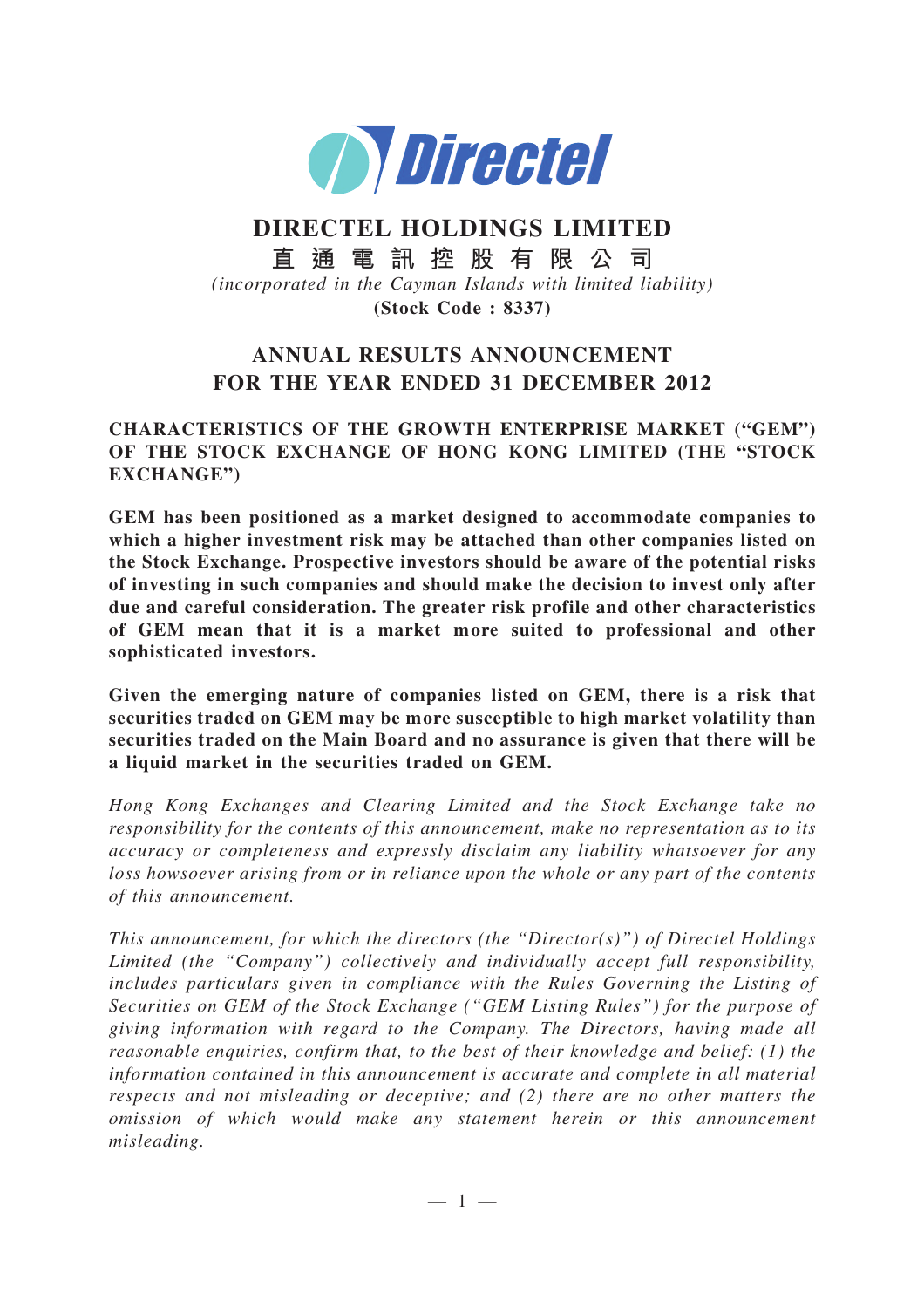## **HIGHLIGHTS**

- Turnover for the year ended 31 December 2012 was approximately HK\$71,780,000, representing a decrease of approximately 0.7% as compared with 2011.
- Profit attributable to shareholders of the Company for the year ended 31 December 2012 was approximately HK\$22,130,000, representing a decrease of approximately 3.9% as compared with 2011.
- Basic and diluted earnings per share was HK\$0.021, representing a decrease of approximately 4.5% as compared with 2011.
- The Board does not recommend the payment of a final dividend for the year ended 31 December 2012.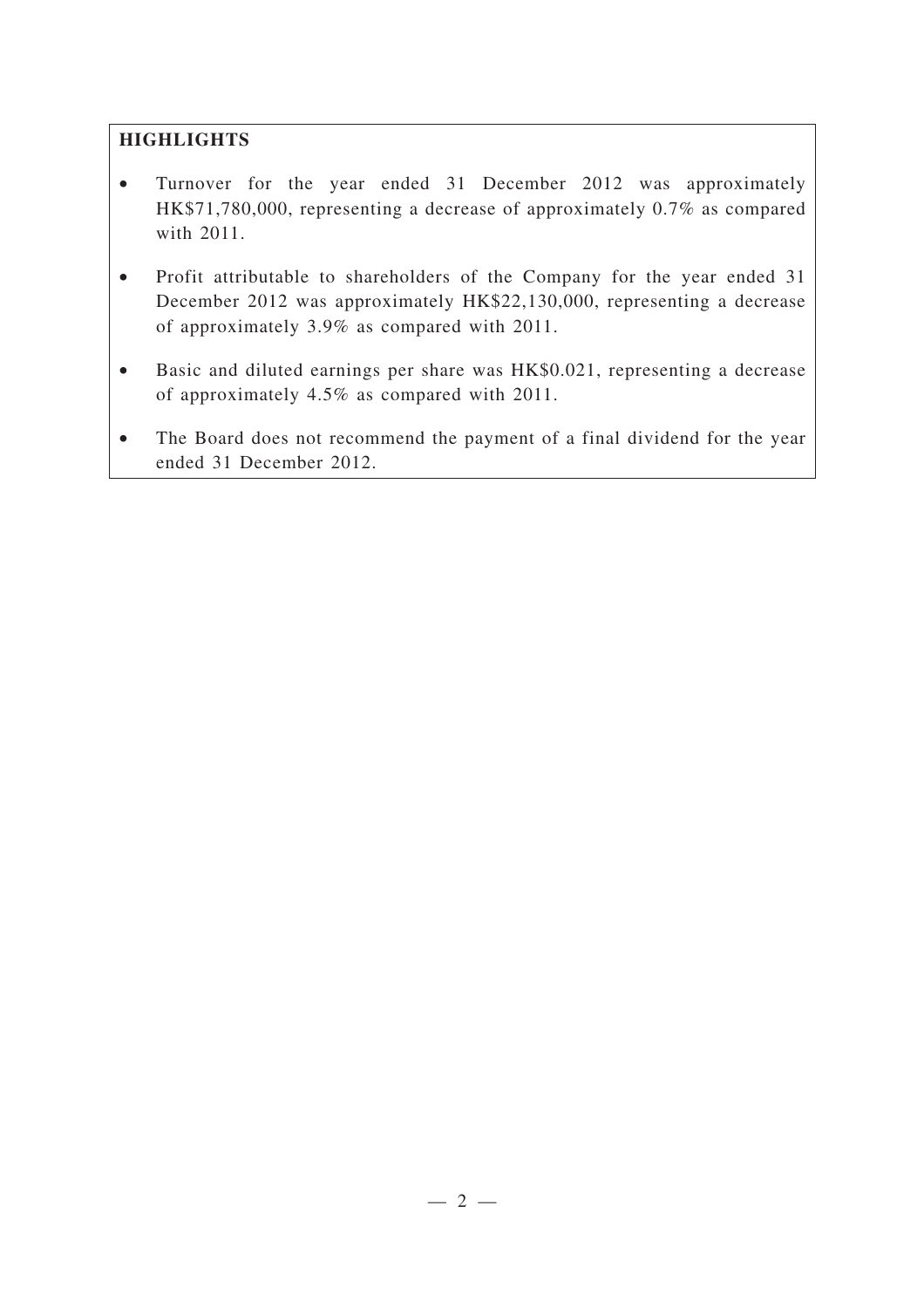### **ANNUAL RESULTS FOR THE YEAR ENDED 31 DECEMBER 2012**

The board of Directors (the "Board") of the Company is pleased to announce the audited consolidated results of the Company and its subsidiaries (collectively the "Group") for the year ended 31 December 2012 together with the comparative figures for 2011 as follows:

#### **CONSOLIDATED INCOME STATEMENT**

For the year ended 31 December 2012

|                                                                           |                | 2012            | 2011      |
|---------------------------------------------------------------------------|----------------|-----------------|-----------|
|                                                                           | <b>Note</b>    | <b>HK\$'000</b> | HK\$'000  |
| <b>Turnover</b>                                                           | $\overline{4}$ | 71,780          | 72,270    |
| Cost of sales                                                             |                | (29, 604)       | (28, 415) |
| Gross profit                                                              |                | 42,176          | 43,855    |
| Other income                                                              |                | 44              | 29        |
| Administrative expenses                                                   |                | (15,760)        | (18, 311) |
| <b>Profit from operations</b>                                             |                | 26,460          | 25,573    |
| Finance income                                                            | 5              | 278             | 1,922     |
| Profit before taxation                                                    | 6              | 26,738          | 27,495    |
| Income tax                                                                | $\overline{7}$ | (4,608)         | (4, 477)  |
| Profit for the year attributable to<br>equity shareholders of the Company |                | 22,130          | 23,018    |
| Earnings per share                                                        | 9              |                 |           |
| - Basic and diluted                                                       |                | HK\$0.021       | HK\$0.022 |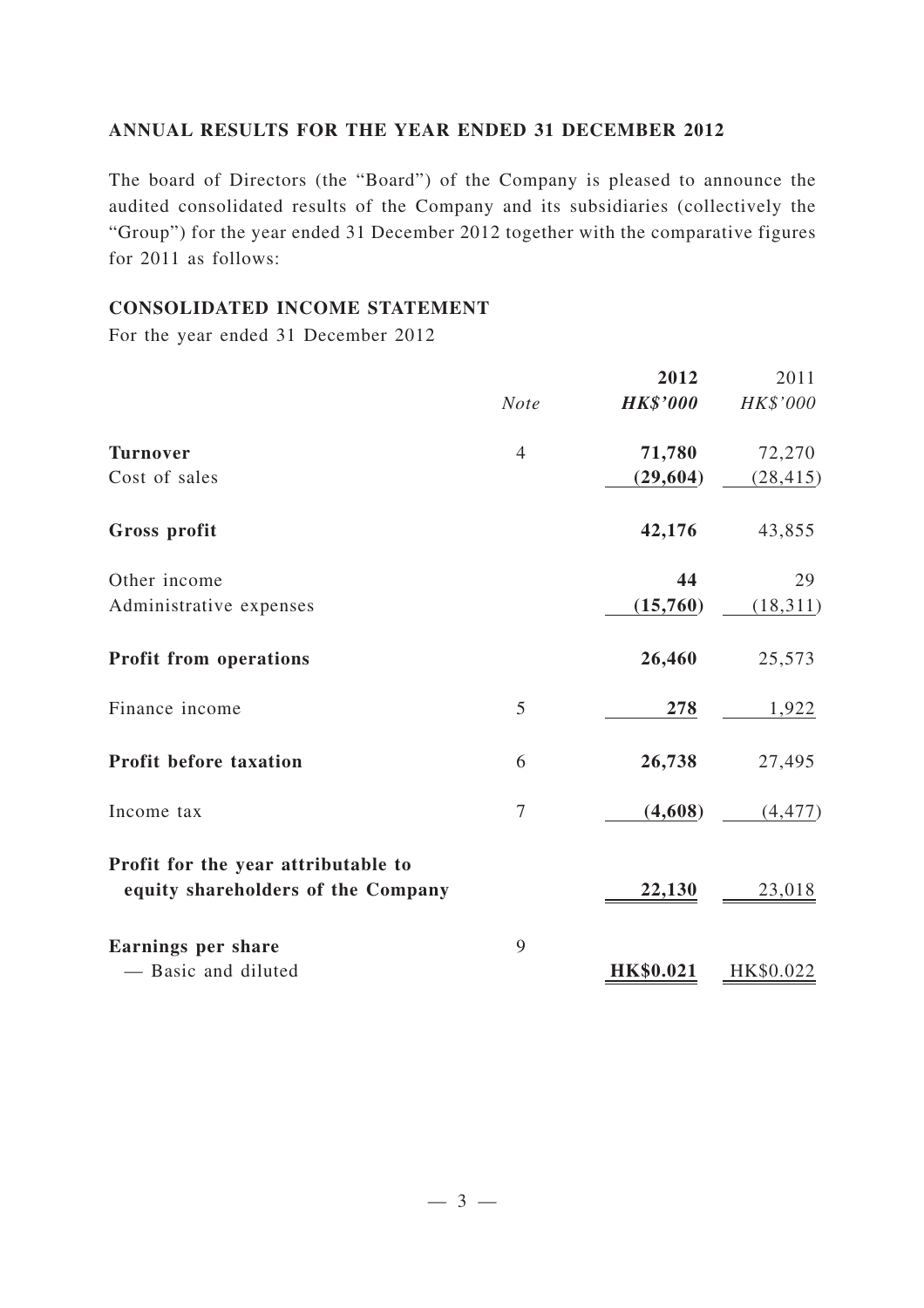#### **CONSOLIDATED STATEMENT OF COMPREHENSIVE INCOME**

For the year ended 31 December 2012

The Group had no components of comprehensive income other than "Profit for the year attributable to equity shareholders of the Company" in the years presented. Accordingly, no separate consolidated statement of comprehensive income is presented as the Group's "Total comprehensive income for the year" was the same as the "Profit for the year attributable to equity shareholders of the Company" in the years presented.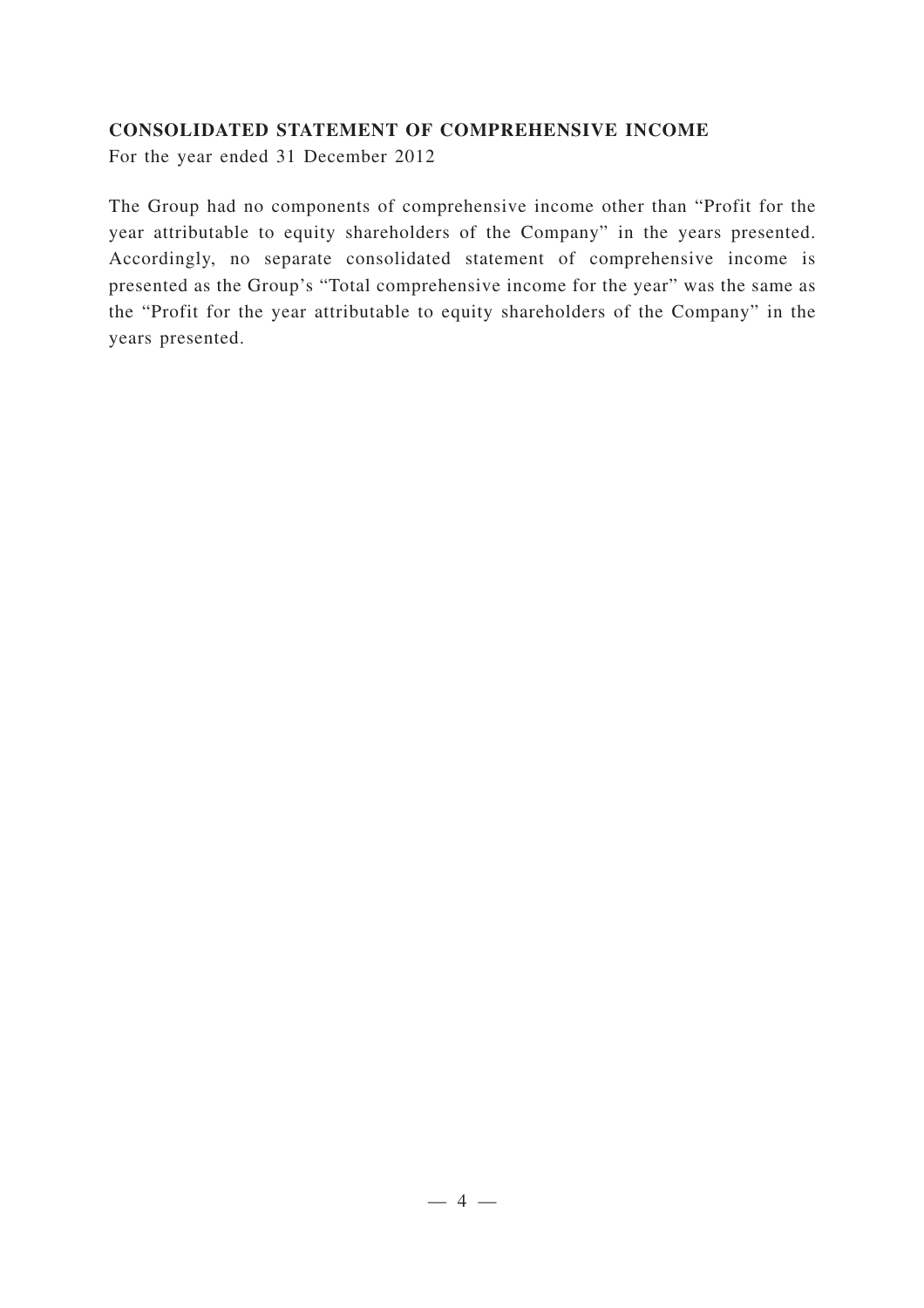## **CONSOLIDATED BALANCE SHEET**

At 31 December 2012

|                                                            |             | 2012            | 2011     |
|------------------------------------------------------------|-------------|-----------------|----------|
|                                                            | <b>Note</b> | <b>HK\$'000</b> | HK\$'000 |
| <b>Non-current assets</b>                                  |             |                 |          |
| Property, plant and equipment                              | 10          | 5,969           | 2,431    |
| Deferred tax assets                                        |             | 1,951           | 2,586    |
| <b>Total non-current assets</b>                            |             | 7,920           | 5,017    |
| <b>Current</b> assets                                      |             |                 |          |
| Inventories                                                | 11          | 303             | 321      |
| Trade and other receivables                                | 12          | 46,472          | 61,977   |
| Income tax recoverable                                     |             | 753             | 246      |
| Cash and cash equivalents                                  | 13          | 108,858         | 73,797   |
| <b>Total current assets</b>                                |             | 156,386         | 136,341  |
| <b>Current liabilities</b>                                 |             |                 |          |
| Trade and other payables                                   | 14          | 10,730          | 10,532   |
| Income tax payables                                        |             | 21              | 85       |
| <b>Total current liabilities</b>                           |             | 10,751          | 10,617   |
| Net current assets                                         |             | 145,635         | 125,724  |
| <b>Total assets less current liabilities</b>               |             | 153,555         | 130,741  |
|                                                            |             |                 |          |
| <b>Non-current liabilities</b><br>Deferred tax liabilities |             | 933             | 249      |
| <b>Total non-current liabilities</b>                       |             | 933             | 249      |
|                                                            |             |                 |          |
| Net assets                                                 |             | <u>152,622</u>  | 130,492  |
| <b>Capital and reserves</b>                                |             |                 |          |
| Share capital                                              |             | 10,375          | 10,375   |
| Share premium                                              |             | 67,499          | 67,499   |
| Other reserve                                              |             |                 |          |
| Retained earnings                                          |             | 74,748          | 52,618   |
| <b>Total equity</b>                                        |             | 152,622         | 130,492  |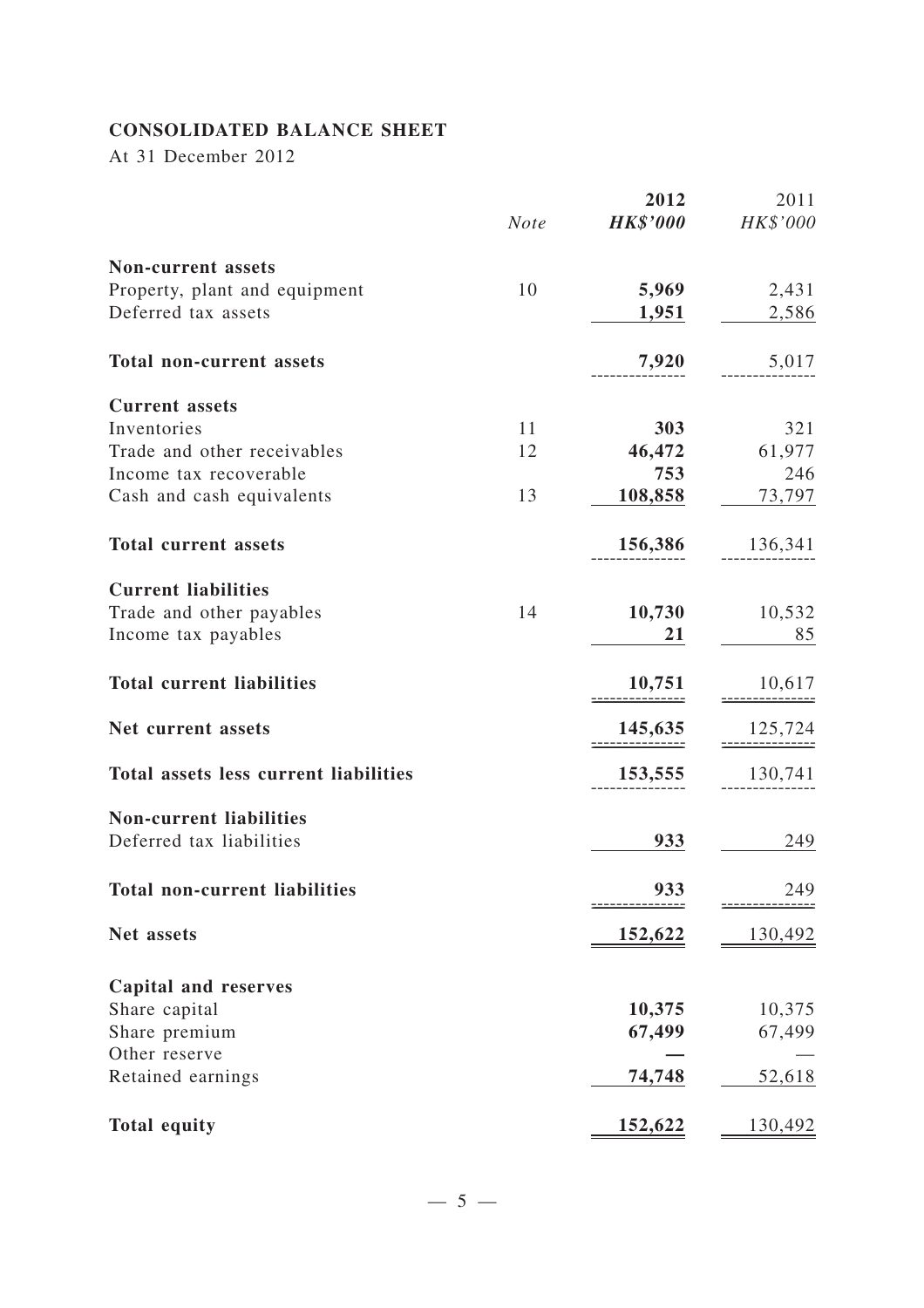## **CONSOLIDATED STATEMENT OF CHANGES IN EQUITY**

For the year ended 31 December 2012

|                                                                             | <b>Note</b> | <b>Share</b> | <b>Share</b><br>capital premium reserve earnings | <b>Other Retained</b><br>HK\$'000 HK\$'000 HK\$'000 HK\$'000 HK\$'000 | <b>Total</b><br>equity |
|-----------------------------------------------------------------------------|-------------|--------------|--------------------------------------------------|-----------------------------------------------------------------------|------------------------|
| Balance at 1 January 2011                                                   |             | 10,375       | 67,499                                           | 34,788                                                                | 112,662                |
| Changes in equity for 2011:<br>Profit and total<br>comprehensive income for |             |              |                                                  |                                                                       |                        |
| the year                                                                    |             |              |                                                  | 23,018                                                                | 23,018                 |
| Dividend approved in respect<br>of the previous year                        | 8           |              |                                                  | (5,188)                                                               | (5,188)                |
| <b>Balance at 31 December</b><br>2011 and at 1 January<br>2012              |             | 10,375       | 67,499                                           | 52,618                                                                | 130,492                |
| Change in equity for 2012:                                                  |             |              |                                                  |                                                                       |                        |
| Profit and total<br>comprehensive income for<br>the year                    |             |              |                                                  | 22,130                                                                | 22,130                 |
| <b>Balance at 31 December</b><br>2012                                       |             | 10,375       | 67,499                                           | 74,748                                                                | 152,622                |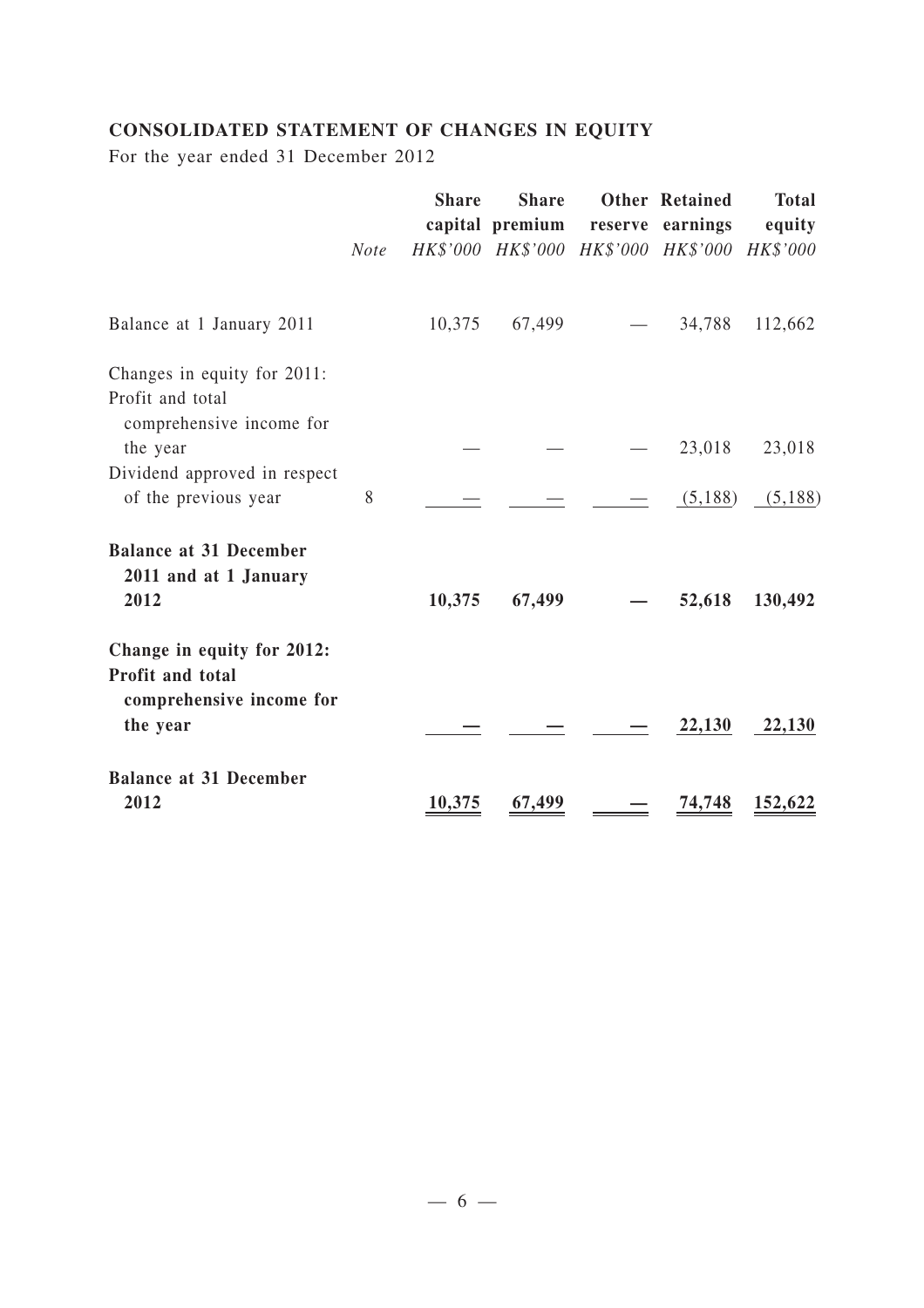#### **NOTES**

#### **1. BACKGROUND OF THE COMPANY**

Directel Holdings Limited ("the Company") was incorporated in the Cayman Islands on 28 July 2009 as an exempted company with limited liability under the Companies Law, Chapter 22 (Law 3 of 1961, as consolidated and revised) of the Cayman Islands. The Company has established a place of business in Hong Kong and was registered in Hong Kong under Part XI of the Companies Ordinance as a non-Hong Kong company on 25 September 2009. On 2 June 2010, the Company listed its shares with a par value of HK\$0.01 each on the Growth Enterprise Market of The Stock Exchange of Hong Kong Limited (the "Listing").

The Company and its subsidiaries (together referred to as "the Group") are principally engaged in provision of telecommunications services.

#### **2. BASIS OF PREPARATION**

The annual results set out in this announcement do not constitute the consolidated financial statements for the year ended 31 December 2012 but are extracted from the audited consolidated financial statements of the Group for the year ended 31 December 2012.

The financial statements have been prepared in accordance with all applicable International Financial Reporting Standards ("IFRSs"), which collective term includes all applicable individual International Financial Reporting Standards, International Accounting Standards ("IASs") and interpretations, issued by the International Accounting Standards Board ("IASB"). These financial statements also comply with the disclosure requirements of the Hong Kong Companies Ordinance and the applicable disclosure provisions of the Rules Governing the Listing of Securities on the Growth Enterprise Market of the Stock Exchange of Hong Kong Limited.

The preparation of financial statements in conformity with IFRSs requires management to make judgements, estimates and assumptions that affect the application of policies and reported amounts of assets, liabilities, income and expenses. Actual results may differ from these estimates.

IFRS 8 introduces a "management approach" to segment reporting, i.e. the identification of segments and the preparation of segment information must be based on the internal reports that the entity's chief operating decision maker reviews regularly in allocating resources to segments and in assessing their performance.

The financial information provided to the chief operating decision maker does not contain profit or loss information of each service line and the chief operating decision maker reviews the operating results of the Group as a whole. Therefore, the operations of the Group constitute one single reportable segment.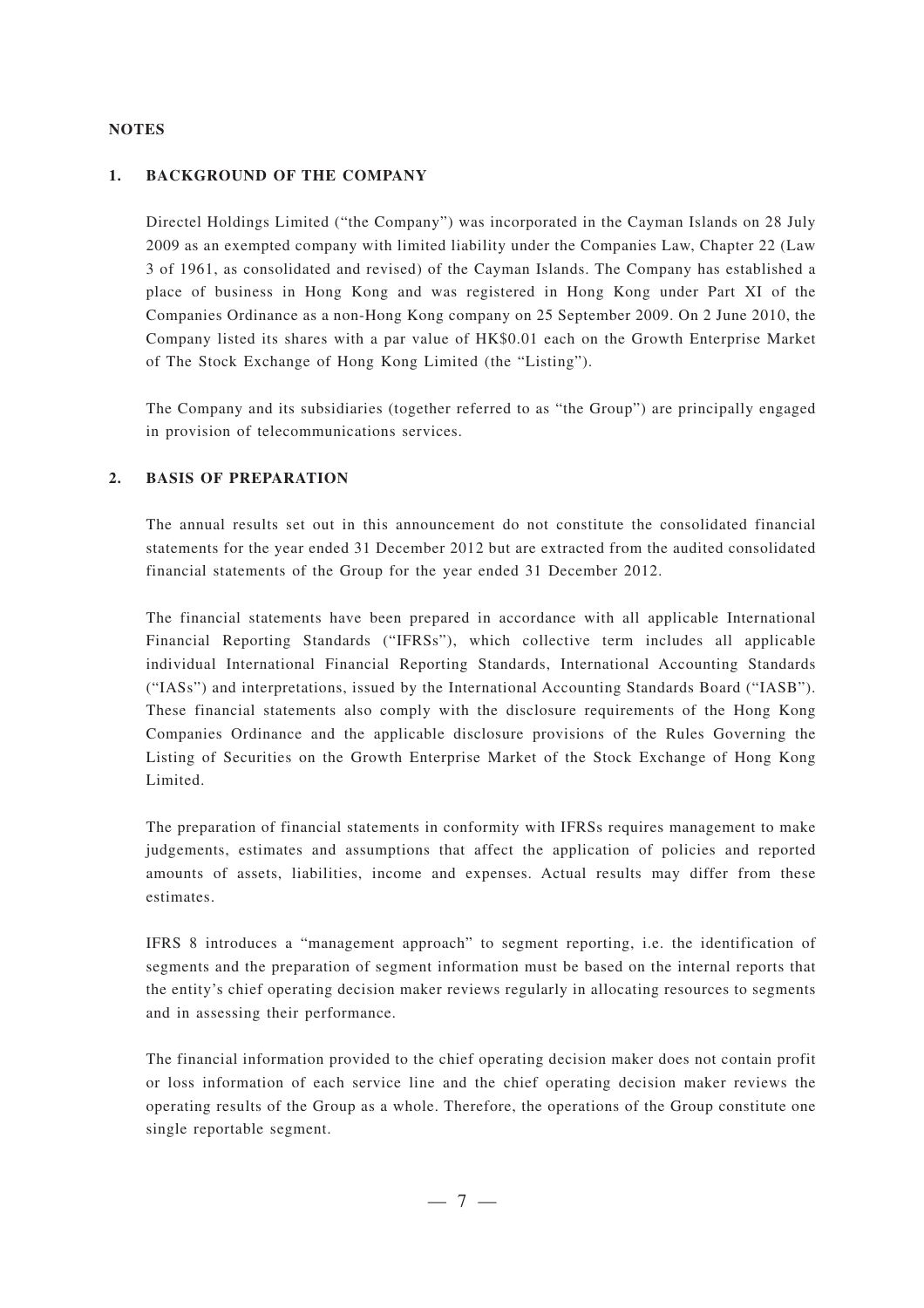#### **3. CHANGES IN ACCOUNTING POLICIES**

The IASB has issued several amendments to IFRSs that are first effective for the current accounting period of the Group and the Company. The adoption of these developments did not have significant impact on the Group's results of operations and financial position.

The Group has not applied any new standard or interpretation that is not yet effective for the current accounting period.

#### **4. TURNOVER**

|                                            | 2012<br><b>HK\$'000</b> | 2011<br>HK\$'000 |
|--------------------------------------------|-------------------------|------------------|
| Provision of telecommunications services   | 71,106                  | 70,402           |
| Provision of telesales dealership services | 674                     | 1,868            |
|                                            | 71,780                  | 72,270           |

Revenue from transactions with external customers, including revenue derived from individual customers who are known to the Group to be subject to common control, amounting to 10% or more of the Group's aggregate turnover during the year are as follows:

|                             | 2012            | 2011     |
|-----------------------------|-----------------|----------|
|                             | <b>HK\$'000</b> | HK\$'000 |
| The largest customer        | 22,256          | 22,216   |
| The second largest customer | 16,536          | 12,551   |
| The third largest customer  | 10,880          | 8,566    |

#### **5. FINANCE INCOME**

|                                  | 2012            | 2011     |
|----------------------------------|-----------------|----------|
|                                  | <b>HK\$'000</b> | HK\$'000 |
| Interest income                  | 380             | 162      |
| Net foreign exchange (loss)/gain | (102)           | 1,760    |
|                                  | 278             | .922     |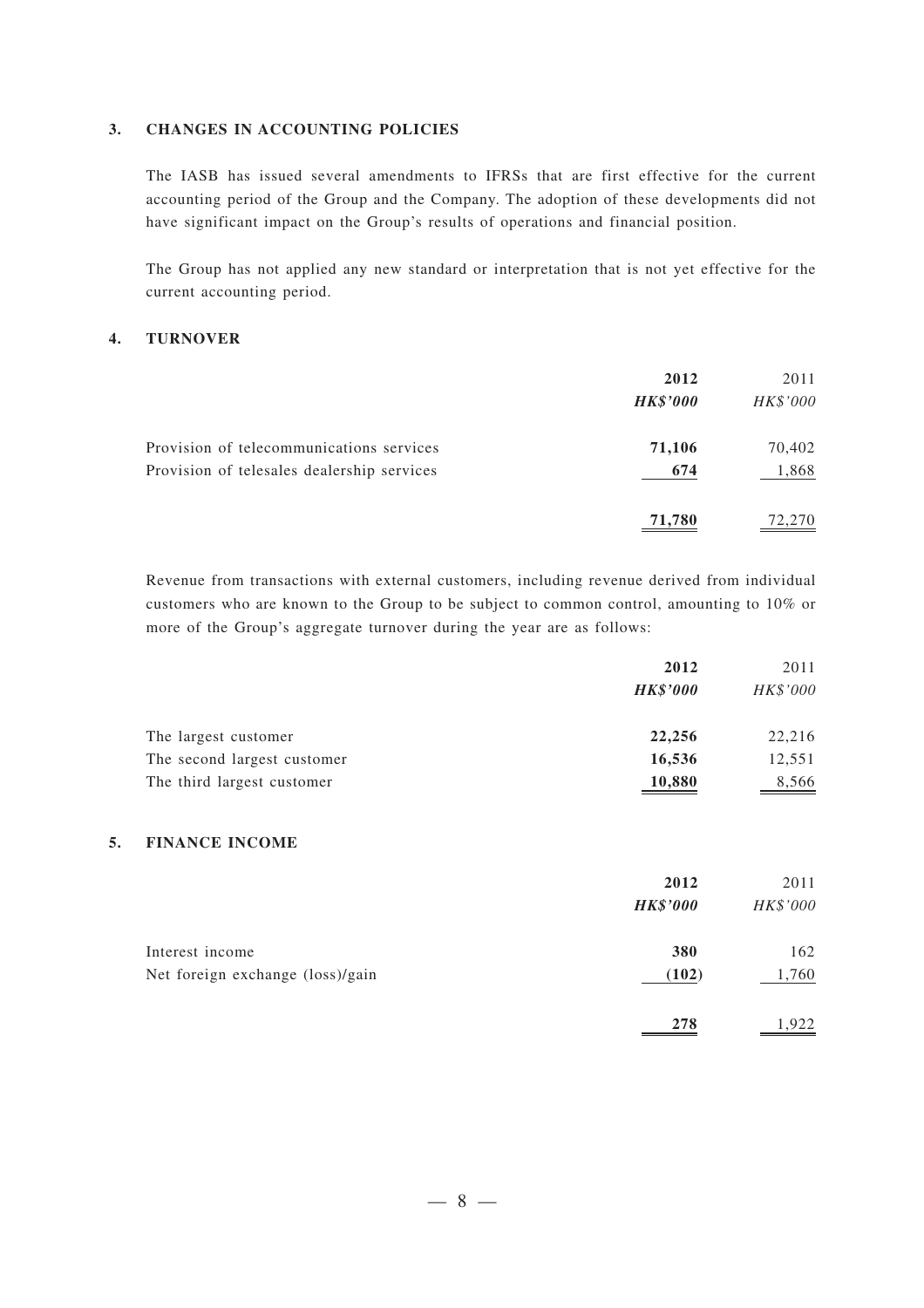#### **6. PROFIT BEFORE TAXATION**

**7. INCOME TAX**

Profit before taxation is arrived at after charging:

|     |                                                       | 2012            | 2011     |
|-----|-------------------------------------------------------|-----------------|----------|
|     |                                                       | <b>HK\$'000</b> | HK\$'000 |
| (a) | Staff costs                                           |                 |          |
|     | Salaries, wages and other benefits                    | 3,446           | 3,429    |
|     | Contributions to defined contribution retirement plan | 143             | 143      |
|     |                                                       | <u>3,589</u>    | 3,572    |
| (b) | Other items                                           |                 |          |
|     | Depreciation                                          | 851             | 516      |
|     | Licence charges                                       | 2,857           | 2,809    |
|     | Operating lease charges in respect of                 |                 |          |
|     | - rental of properties                                | 528             | 528      |
|     | - rental of transmission lines                        | 1,033           | 709      |
|     | Auditors' remuneration                                |                 |          |
|     | - audit services                                      | 866             | 860      |
|     | - tax services                                        | 73              | 80       |
|     | - other services                                      | 370             | 10       |
|     | Utilities                                             | 75              | 69       |
|     | Repair and maintenance                                | 537             | 560      |
|     | Allowance for doubtful debts                          | 48              | 11       |
|     | Cost of inventories                                   | 1,049           | 1,140    |

|                                     | 2012            | 2011     |
|-------------------------------------|-----------------|----------|
|                                     | <b>HK\$'000</b> | HK\$'000 |
| Current tax — Hong Kong Profits Tax | 3,289           | 4,171    |
| Deferred tax                        | 1,319           | 306      |
|                                     | 4.608           | 4,477    |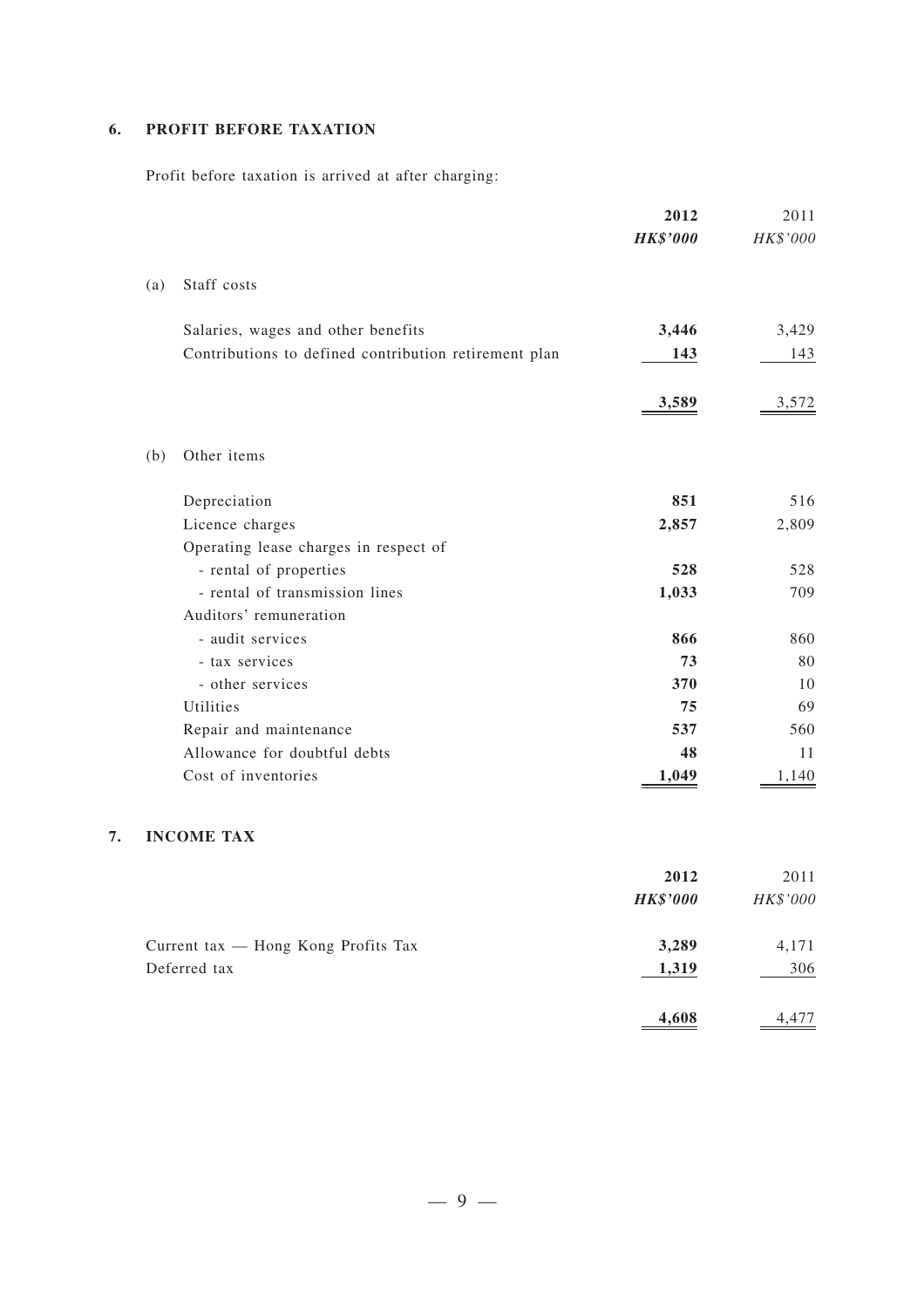#### **7. INCOME TAX (continued)**

The Company's Hong Kong subsidiaries are subject to Hong Kong Profits Tax. In addition, whilst the Company and Elitel Limited are incorporated in the Cayman Islands, they are considered as having a presence in Hong Kong for tax purpose since they are primarily managed and controlled in Hong Kong. Accordingly, they are subject to tax on an entity basis on income arising in or derived from Hong Kong. The provision for Hong Kong Profits Tax for the year ended 31 December 2012 is calculated at 16.5% (2011: 16.5%) of the estimated assessable profits for the year. The payments of dividends by Hong Kong companies are not subject to any Hong Kong withholding tax.

#### **8. DIVIDENDS**

Dividends payable to equity shareholders of the Company attributable to the previous financial year, approved and paid during the year:

|                                                            | 2012            | 2011     |
|------------------------------------------------------------|-----------------|----------|
|                                                            | <b>HK\$'000</b> | HK\$'000 |
| Final dividends in respect of the previous financial year, |                 |          |
| approved and paid during the year, of HK0.5 cents per      |                 |          |
| ordinary share in the year 2011                            |                 | 5,188    |

#### **9. EARNINGS PER SHARE**

#### (a) **Basic earnings per share**

The calculation of basic earnings per share is based on the profit attributable to ordinary equity shareholders of the Company of approximately HK\$22,130,000 (2011: approximately HK\$23,018,000) and the weighted average of 1,037,500,000 (2011: 1,037,500,000) ordinary shares of the Company.

#### (b) **Diluted earnings per share**

There were no potential dilutive ordinary shares during the current and prior years. Therefore, diluted earnings per share are the same as the basic earnings per share.

#### **10. PROPERTY, PLANT AND EQUIPMENT**

During the year ended 31 December 2012, the Group acquired property, plant and equipment with an aggregate cost of approximately HK\$4,389,000 (2011: approximately HK\$2,154,000).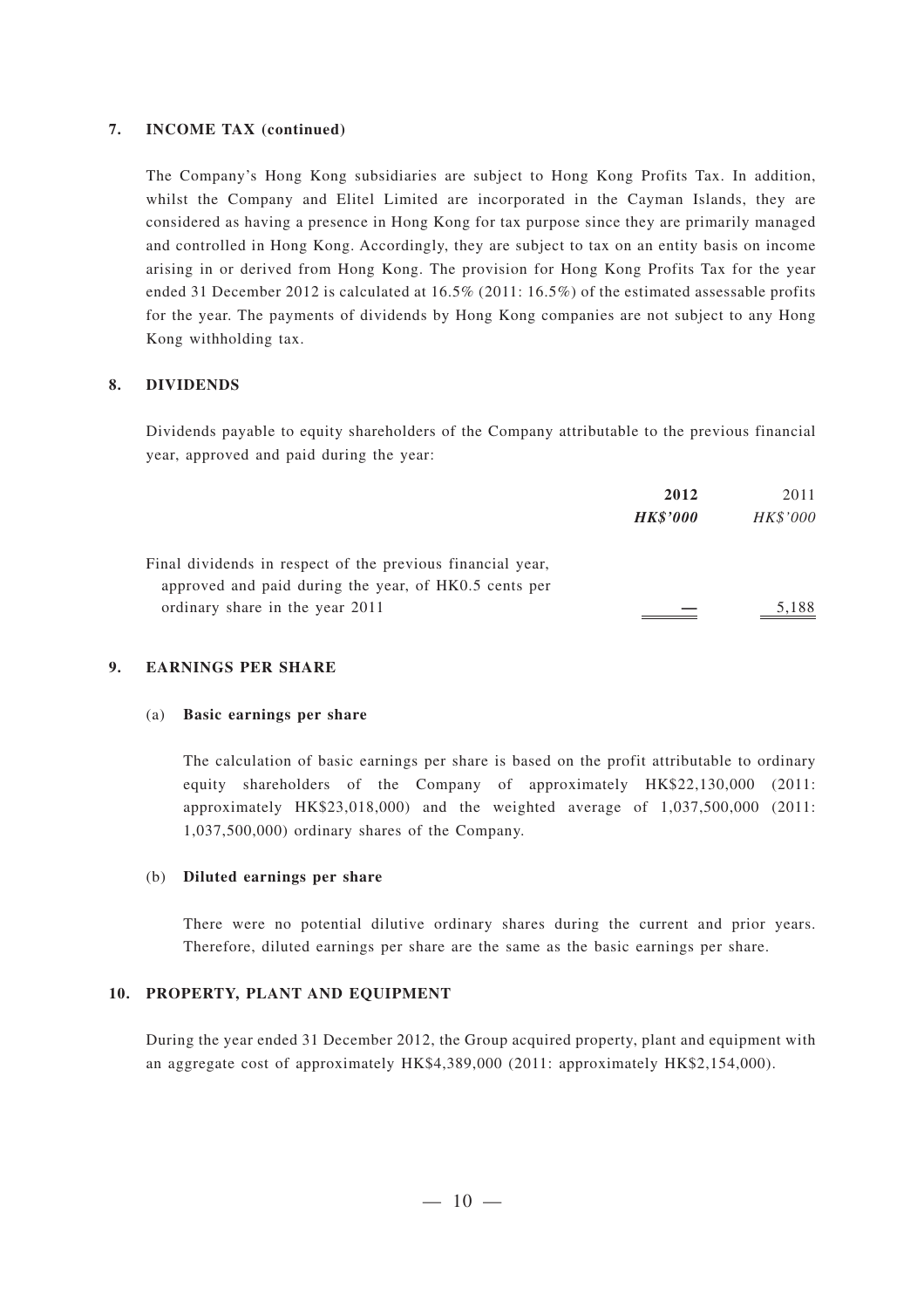#### **11. INVENTORIES**

|                   | 2012            | 2011     |
|-------------------|-----------------|----------|
|                   | <b>HK\$'000</b> | HK\$'000 |
| SIM cards         | 269             | 280      |
| Recharge vouchers | 34              | 41       |
|                   | 303             | 321      |

#### **12. TRADE AND OTHER RECEIVABLES**

|                                    | 2012            | 2011     |
|------------------------------------|-----------------|----------|
|                                    | <b>HK\$'000</b> | HK\$'000 |
| Trade receivables                  | 39,478          | 41,972   |
| less: allowance for doubtful debts | (104)           | (90)     |
|                                    | 39,374          | 41,882   |
| Other receivables and prepayments  | 7,098           | 20,095   |
|                                    | 46,472          | 61,977   |

The ageing analysis of trade receivables by due date that are neither individually nor collectively considered to be impaired are as follows:

|                                                     | 2012            | 2011     |
|-----------------------------------------------------|-----------------|----------|
|                                                     | <b>HK\$'000</b> | HK\$'000 |
| Neither past due nor impaired                       | 5,011           | 7,416    |
| Less than 1 month past due                          | 4,906           | 7,018    |
| 1 to 3 months past due                              | 8,537           | 9,750    |
| More than 3 months but less than 12 months past due | 11,765          | 9,136    |
| More than 12 months past due                        | 9,155           | 8,562    |
|                                                     | 34,363          | 34,466   |
|                                                     | 39,374          | 41,882   |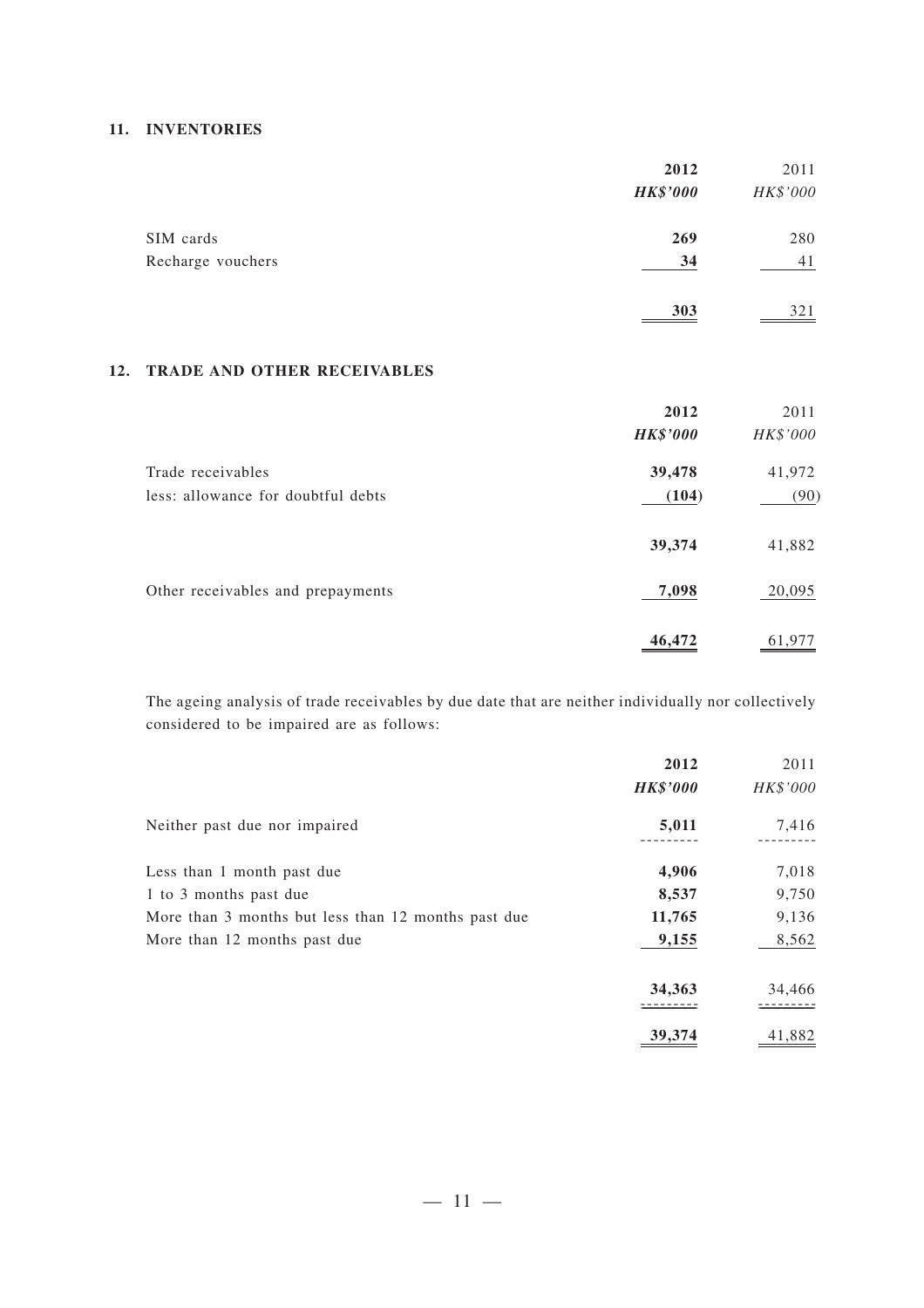#### **12. TRADE AND OTHER RECEIVABLES (continued)**

Trade receivables that were neither past due nor impaired relate to customers for whom there was no recent history of default.

Generally, provision of mobile phone services to the Group's major customers, including major mobile network operators and their dealers, are made in an open account with credit terms up to 30 days after the date of invoice. Subject to negotiations, credit terms can be extended to two to four months for certain customers with well-established trading and payment records on a case-by-case basis. Provision of mobile phone services to the Group's pre-paid users are made with payment in advance, whereas post-paid users are made in an open account with credit terms up to 12 days after the date of invoice. Payments for provision for telesales dealership services are made in bullet payments within one to five months after rendering of services.

Trade receivables that were past due but not impaired relate to a number of independent customers that have a good repayment track record with the Group. Based on past experience, management believes that no impairment allowance is necessary in respect of these balances as there has not been a significant change in credit quality and the balances are still considered fully recoverable. The Group does not hold any collateral over these balances.

In particular, the trade receivables as at 31 December 2012 included amounts due from a mobile network operator in China ("that MNO") amounting to HK\$23,040,000, of which HK\$10,178,000 and HK\$8,838,000 fell into "More than 3 months but less than 12 months past due" and "More than 12 months past due" respectively. The credit terms of 30 days were granted by the Group to that MNO as it is in line with the credit policy of the Group and aims to expedite the settlement of the contract sums by that MNO so as to minimize the credit risk exposed to the Group. Although the delay in settlement by that MNO renders the actual credit period to that MNO longer than the contractual credit period, to the best knowledge of the Directors, the Directors consider that the repayment pattern of that MNO is in line with the industry practice as other similar telecommunications service providers in the industry during the year ended 31 December 2012.

The Directors are willing to extend the credit terms to that MNO generally and accept the lengthy and fluctuating actual credit period as the Directors consider that (i) the MNO, being a subsidiary of a company which is listed on the Main Board of the Stock Exchange and the New York Stock Exchange, is a reputable company in China; (ii) the Group has established long term ongoing business relationship with that MNO; (iii) the Group has been able to receive amounts due from that MNO without any disputes or balances requiring to be written off; and (iv) there have been changes of relevant management of that MNO which extended their repayment process. Taking into account the above, the Directors are confident that that MNO would fulfill its payment obligations and no impairment allowance is considered necessary as at 31 December 2012.

As at the date of issue of this announcement, the balances in relation to transactions conducted during the period from May 2011 to December 2011 have been fully settled by that MNO, which represented the oldest balances of these outstanding trade receivables.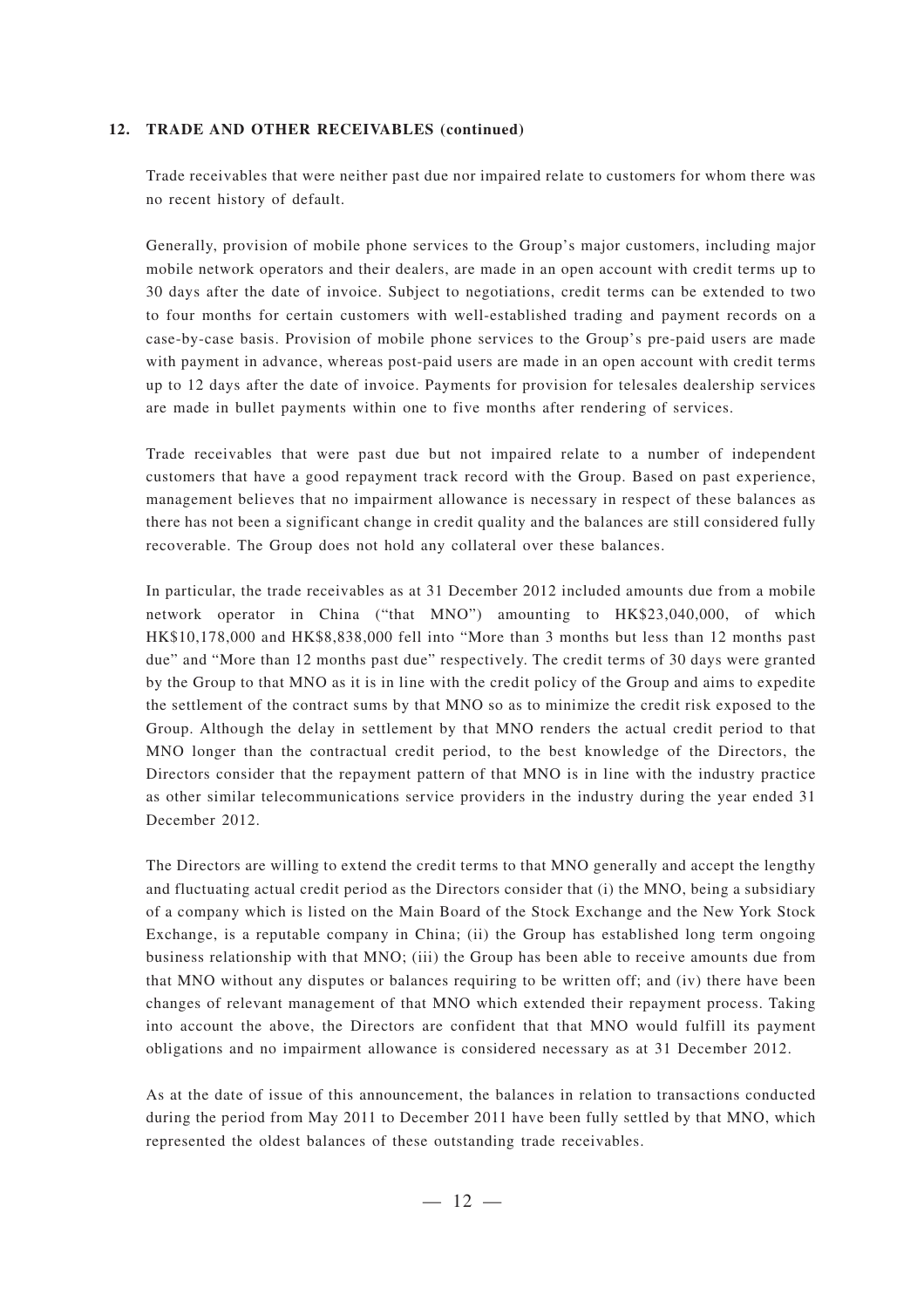#### **13. CASH AND CASH EQUIVALENTS**

|                          | 2012            | 2011          |
|--------------------------|-----------------|---------------|
|                          | <b>HK\$'000</b> | HK\$'000      |
| Cash at bank and on hand | <u>108,858</u>  | <u>73,797</u> |

#### **14. TRADE AND OTHER PAYABLES**

|                | 2012            | 2011     |
|----------------|-----------------|----------|
|                | <b>HK\$'000</b> | HK\$'000 |
| Trade payables | 5,622           | 5,535    |
| Other payables | 5,108           | 4,997    |
|                | 10,730          | 10,532   |

Included in trade and other payables are trade creditors with the following ageing analysis by transaction date as of the balance sheet date:

|                                     | 2012<br><b>HK\$'000</b> | 2011<br>HK\$'000 |
|-------------------------------------|-------------------------|------------------|
| Within 1 month                      | 4,446                   | 3,307            |
| Over 1 month but less than 3 months | 1,176                   | 2,228            |
|                                     | 5,622                   | 5,535            |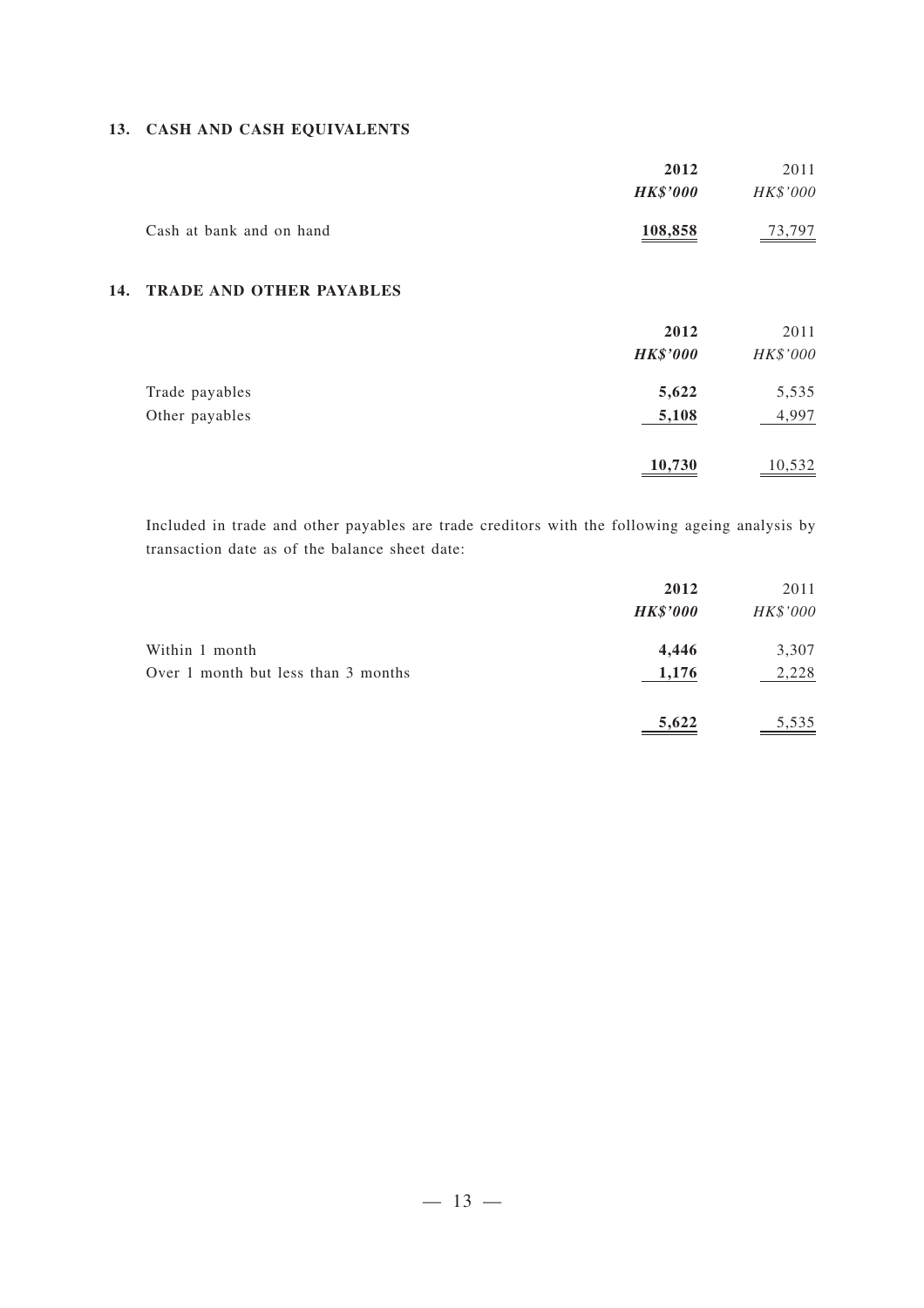#### **15. COMMITMENTS**

(a) Capital commitments outstanding at 31 December 2012 not provided for in the financial statements were as follows:

|                | 2012<br><b>HK\$'000</b> | 2011<br>HK\$'000 |
|----------------|-------------------------|------------------|
| Contracted for | 1,064                   | 1,862            |

(b) At 31 December 2012, the total future minimum lease payments under non-cancellable operating leases are payable as follows:

|                                    | 2012              |                 |              | 2011     |
|------------------------------------|-------------------|-----------------|--------------|----------|
|                                    | Transmission      |                 | Transmission |          |
|                                    | <b>Properties</b> | Lines           | Properties   | lines    |
|                                    | <b>HK\$'000</b>   | <b>HK\$'000</b> | HK\$'000     | HK\$'000 |
| Within 1 year                      | 528               | 868             | 528          | 675      |
| After 1 year but within 5<br>years | 528               | 278             | 1,056        | 684      |
|                                    | 1,056             | 1,146           | 1,584        | 1,359    |

The Group is the lessee in respect of a number of properties and transmission lines held under operating lease agreements. The leases typically run for an initial period of one to three years (2011: one to seven years), with an option to renew the lease when all terms are renegotiated. None of the leases includes contingent rentals.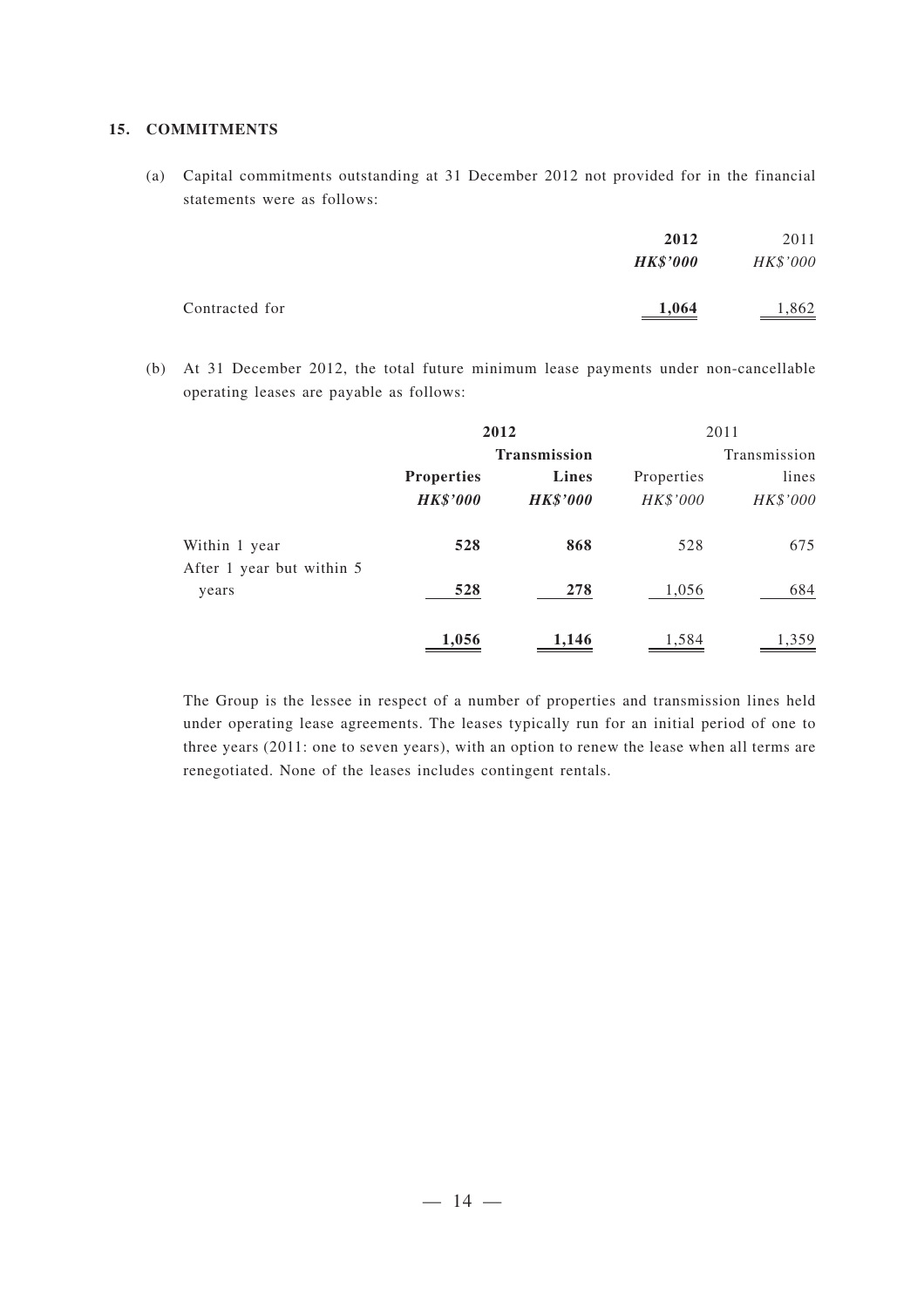#### **MANAGEMENT DISCUSSION AND ANALYSIS**

#### **BUSINESS REVIEW**

The Group is a mobile virtual network operator ("MVNO") which is principally engaged in the provision of mobile phone services. The Group does not have its own telecommunications network infrastructure and its business mainly involves the trading of the airtime sourced from two mobile network operators ("MNOs") in Hong Kong and one MNO in the People's Republic of China ("the PRC"), and subsequently sold the airtime through different channels and in various forms to users, dealers or MNOs. The Group's mobile phone services include "One Card Multiple Number" service and Hong Kong local mobile phone services. The Group also provides services of resale of airtime to MNOs, telesales dealership services and other services.

The Group's performance was fairly stable for the year ended 31 December 2012 compared to 2011. The monthly average number of activated phone numbers increased by approximately 6.4% to 237,122 in the year of 2012 when compared to 2011. However, the total number of activated phone numbers decreased by approximately 1.5% to 236,550 as of 31 December 2012 compared to 240,041 as of 31 December 2011.

Owing to the fierce competition in the mobile services industry in Hong Kong and the greater popularity of mobile phone usage, the competitiveness of the Group's business has been adversely affected and the average revenue per user ("ARPU") of the Group showed a decreasing trend. The ARPU of the Group was approximately HK\$24.5 for the year ended 31 December 2012, lower than approximately HK\$25.4 for the last year.

The volume of the Group's airtime sold increased from approximately 206.5 million minutes for the year of 2011 to approximately 242.4 million minutes for the year of 2012; and the revenue derived from "One Card Multiple Number" service, Hong Kong local mobile phone services and resale of airtime to MNOs increased from approximately HK\$70.4 million to approximately HK\$71.1 million during the same period. The Group's revenue per minute of airtime sold decrease from approximately HK\$0.34 for the year of 2011 to approximately HK\$0.29 for the year of 2012. Such decrease was mainly attributable to the relatively lower ARPU of most newly activated mobile phone numbers which belong to Hong Kong local mobile phone services plans.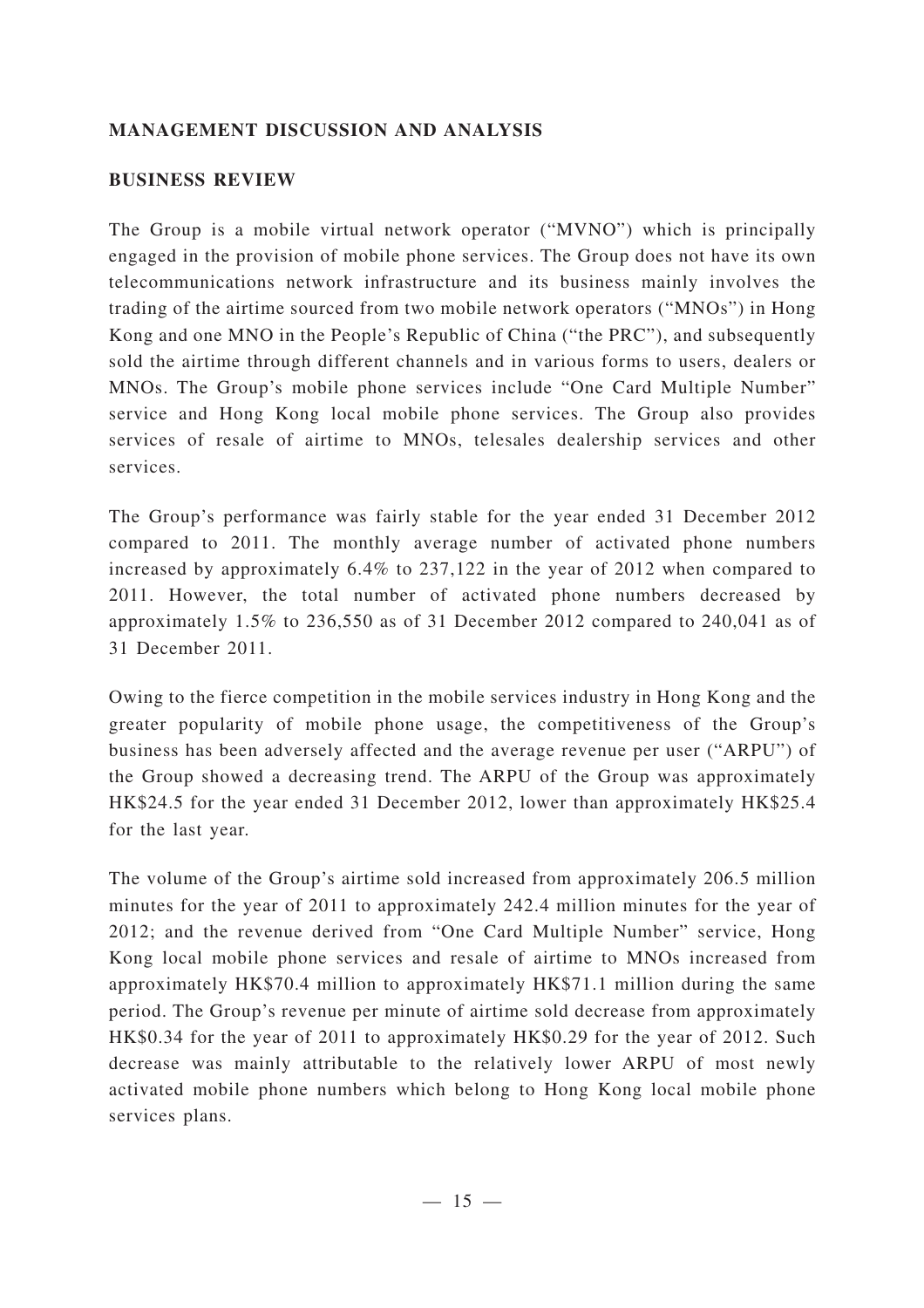#### **FINANCIAL REVIEW**

### **Revenue**

For the year ended 31 December 2012, the turnover of the Group decreased to approximately HK\$71,780,000 compared to approximately HK\$72,270,000 for the last year, represented a decrease of approximately 0.7%. The decrease in turnover was mainly attributable to the decrease in ARPU which overweighed the effect of the increase of monthly average number of activated phone numbers.

### **Cost of Sales**

The Group's cost of sales increased by approximately 4.2% to approximately HK\$29,604,000 for the year ended 31 December 2012 compared to approximately HK\$28,415,000 for the last year. The cost of sales in respect of the provision of mobile phone services and resale of airtime to MNOs increased by approximately 8.4% compared to last year. Such increase was mainly due to the increase in airtime usage by users and increased unit charges for IDD services by telecommunications services providers. The cost of sales in respect of the provision of telesales dealership services decreased by approximately 54.8% compared to last year, which was in line with the decrease in the revenue derived from the provision of telesales dealership services.

## **Gross Profit**

The gross profit of the Group for the year ended 31 December 2012 decreased to approximately HK\$42,176,000 when compared to approximately HK\$43,855,000 for the last year due to a slight decrease in gross profit margin to 58.8% for the year ended 31 December 2012 from 60.7% for the last year. The decrease in gross profit and gross profit margin was mainly attributable to the increased unit charges for IDD services by telecommunications services providers.

## **Administrative Expenses**

The Group's administrative expenses for the year ended 31 December 2012 decreased by approximately  $13.9\%$  to approximately HK\$15,760,000 compared approximately HK\$18,311,000 for the last year. The decrease was mainly attributable to the commission and consultancy fee of approximately HK\$6,745,000 incurred in the year of 2011 while such expenses were approximately HK\$2,110,000 in the year of 2012.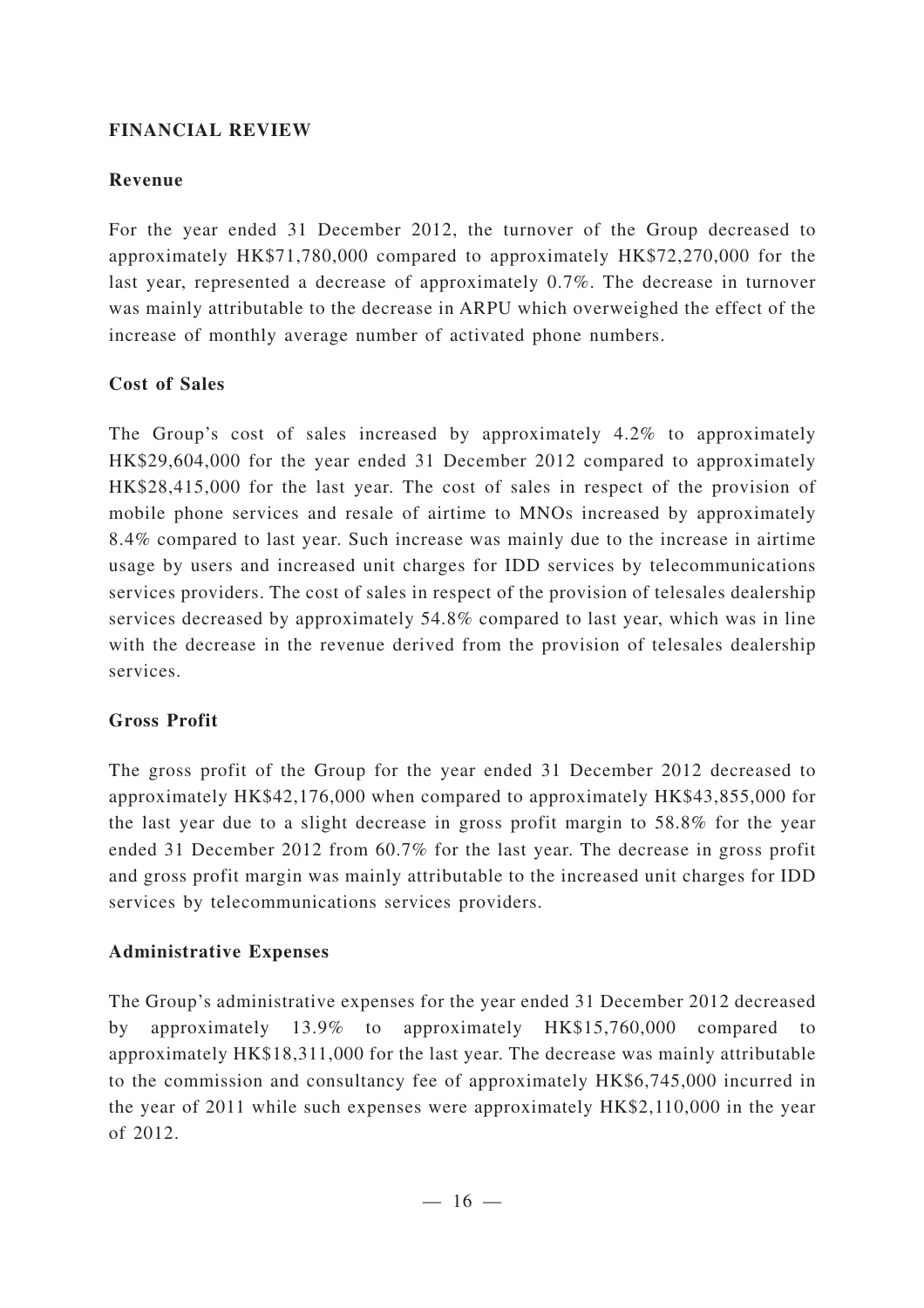### **Finance Income**

The Group's finance income for the year ended 31 December 2012 decreased by approximately 85.5% to approximately HK\$278,000 when compared to approximately HK\$1,922,000 for the last year. The decrease was mainly due to the foreign exchange loss recorded arising from the movements in the exchange rate between Hong Kong dollars and Renminbi during the year.

### **Income Tax**

The Group's income tax expenses for the year ended 31 December 2012 increased by approximately 2.9% to approximately HK\$4,608,000 compared to approximately HK\$4,477,000 for the last year. The increase was mainly attributed to the improvement of operation profit while the fee incurred for the application of transfer of listing to Main Board was not tax deductible.

## **Profit Attributable to Shareholders**

The Group's profit attributable to equity shareholders of the Company for the year ended 31 December 2012 decreased by approximately 3.9% to approximately HK\$22,130,000 compared to approximately HK\$23,018,000 for the last year. The decrease was mainly due to the decrease in gross profit and gross profit margin and the one-off fees payable for the application of transfer of listing to Main Board incurred in the year of 2012, while there was no such fee incurred in the year of 2011.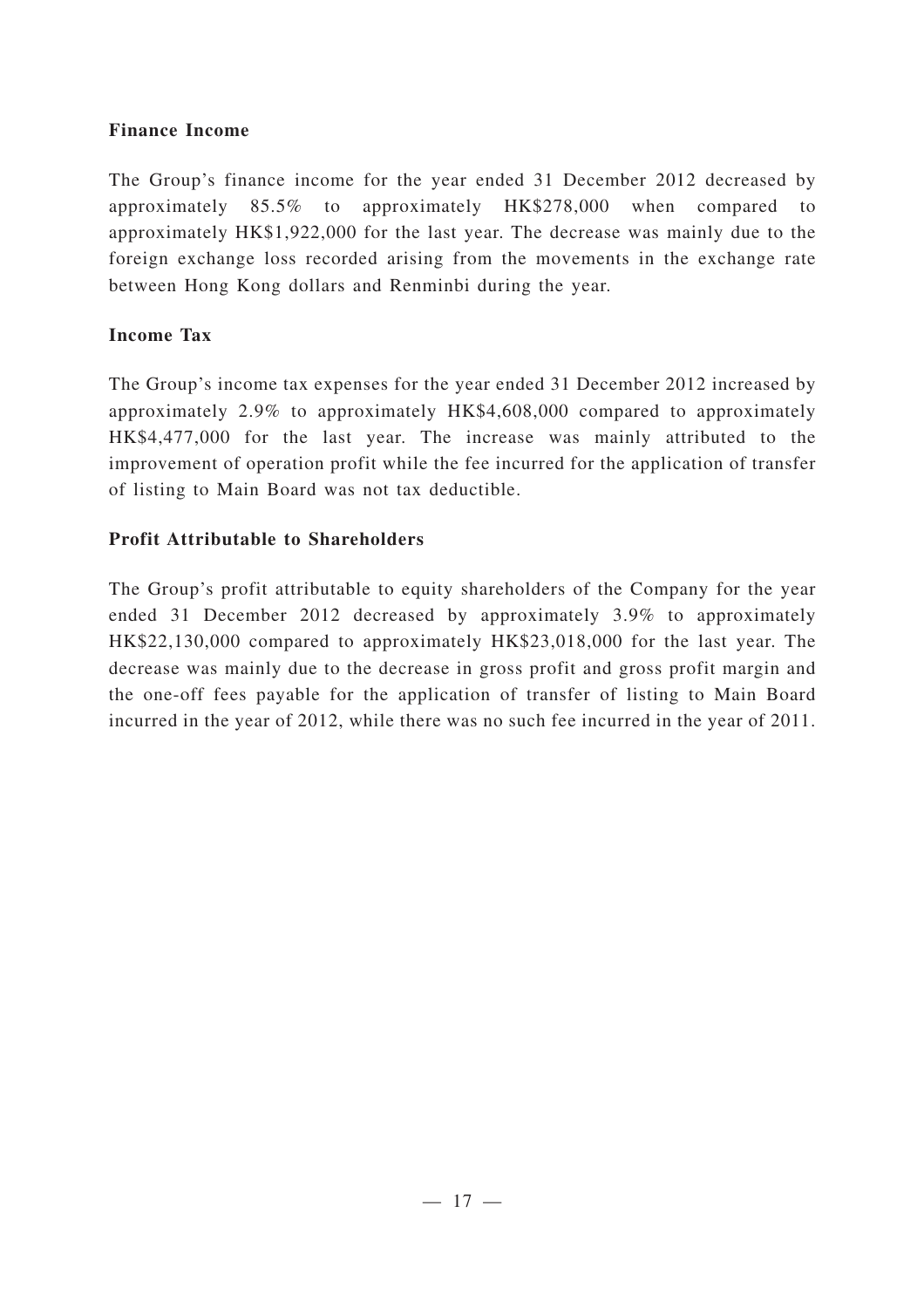### **COMPARISON OF BUSINESS PLAN WITH ACTUAL BUSINESS PROGRESS**

The following is a comparison of the Group's business plan as set out in the Company's prospectus dated 28 May 2010 (the "Prospectus") with actual business progress for the year ended 31 December 2012:

> **Business plan up to 31 December Actual business progress up to 2012 as set out in the Prospectus 31 December 2012**

#### **Expanding the business of mobile phone services in other Asia Pacific territories**

| Investment in the<br>equipment | Investing in equipment to develop<br>the business of "One Card<br>Multiple Number" service in<br>Macau from June 2010 and<br>onwards; Investing in equipment<br>to expand the business of "One<br>Card Multiple Number" service in<br>Taiwan from August 2010 and<br>onwards; Investing in equipment<br>to develop the business of "One<br>Card Multiple Number" service in<br>one to two additional countries in<br>the Asia Pacific territories from<br>May 2011 and onwards; Investing<br>in equipment to develop the<br>business of "One Card Multiple<br>Number" service in other Asia<br>Pacific territories from November<br>2011 and onwards. | The Group has liaised with several<br>telecommunications equipment<br>manufacturers in relation to the<br>system upgrade, and accepted<br>quotation in respect of the<br>equipment from one of the<br>manufacturers. Contract was<br>signed and advance payment was<br>made to the manufacturer. It is<br>estimated that the capacity of new<br>equipment can support the demand<br>from Macau and Taiwan in the<br>coming year. For the development<br>in other countries in the Asia<br>Pacific territories, the Group will<br>invest in equipment depending on<br>the market condition and customer<br>demand. |
|--------------------------------|-------------------------------------------------------------------------------------------------------------------------------------------------------------------------------------------------------------------------------------------------------------------------------------------------------------------------------------------------------------------------------------------------------------------------------------------------------------------------------------------------------------------------------------------------------------------------------------------------------------------------------------------------------|-------------------------------------------------------------------------------------------------------------------------------------------------------------------------------------------------------------------------------------------------------------------------------------------------------------------------------------------------------------------------------------------------------------------------------------------------------------------------------------------------------------------------------------------------------------------------------------------------------------------|
| Marketing                      | Marketing and promotion of the<br>"One Card Multiple Number"<br>service to enhance the popularity<br>of such service in Macau, Taiwan<br>and one to two additional<br>countries in the Asia Pacific<br>territories.                                                                                                                                                                                                                                                                                                                                                                                                                                   | The Group is preparing a detailed<br>marketing and promotion plan, and<br>continues to monitor the<br>customers' pattern in Macau and<br>Taiwan closely. The Group has<br>been at the negotiation stage with<br>potential partnership MNOs and<br>dealers in Macau and Taiwan and<br>a dealer in Indonesia to explore<br>local market. No agreement has<br>been finalised yet.                                                                                                                                                                                                                                    |
| Human resources                | To hire staff responsible for sales<br>and distribution.                                                                                                                                                                                                                                                                                                                                                                                                                                                                                                                                                                                              | The Group is searching for<br>qualified people by itself and<br>through agents. No new staff has<br>been hired yet.                                                                                                                                                                                                                                                                                                                                                                                                                                                                                               |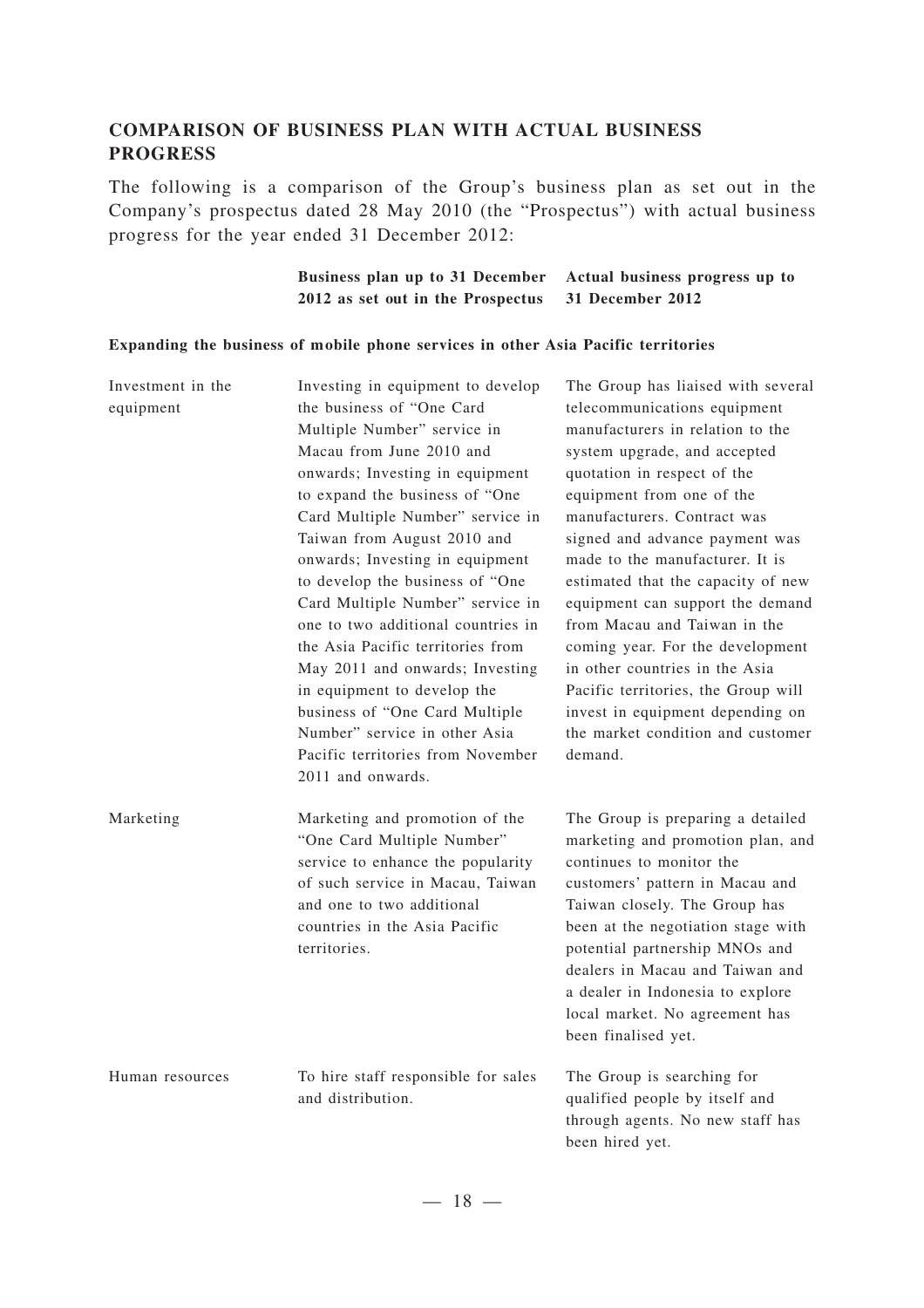**Business plan up to 31 December Actual business progress up to 2012 as set out in the Prospectus 31 December 2012**

#### Upgrading the Group's telecommunications equipment to be compatible with the 3G mobile **networks in Hong Kong and China**

| Investment in the<br>equipment | To upgrade the HLR data base<br>system and roaming gateway, so<br>that the Group's system for "One<br>Card Multiple Number" service<br>and Hong Kong local mobile<br>phone services can be compatible<br>with 3G platforms of Hong Kong<br>network operators. After the<br>completion of the first phase of<br>the upgrade, the Group's users of<br>"One Card Multiple Number"<br>service and Hong Kong local<br>mobile phone services can use 3G<br>mobile data services in Hong<br>Kong (while still using the 2G<br>network when roaming in<br>Mainland). | The Group has liaised with several<br>telecommunications equipment<br>manufacturers in relation to the<br>system upgrade, and accepted<br>quotation in respect of the<br>equipment from the manufacturers.<br>Contract was signed and payment<br>was made to the manufacturers.<br>The 3G mobile data services in<br>Hong Kong has been launched in<br>the first quarter of 2012 after the<br>testing of system. |
|--------------------------------|--------------------------------------------------------------------------------------------------------------------------------------------------------------------------------------------------------------------------------------------------------------------------------------------------------------------------------------------------------------------------------------------------------------------------------------------------------------------------------------------------------------------------------------------------------------|------------------------------------------------------------------------------------------------------------------------------------------------------------------------------------------------------------------------------------------------------------------------------------------------------------------------------------------------------------------------------------------------------------------|
|                                | Continue to upgrade the HLR data<br>base system and roaming gateway,<br>so that the Group's system for<br>"One Card Multiple Number"<br>service can be compatible with 3G<br>platforms of China network<br>operators. Upon the completion of<br>the second phase of upgrade, the<br>Group's users of "One Card<br>Multiple Number" service can also<br>use 3G mobile data services when<br>roaming in Mainland.                                                                                                                                              | The Group has been at the<br>negotiation stage with a China<br>network operator on the terms and<br>conditions of data services in<br>Mainland. No agreement has been<br>finalised yet.                                                                                                                                                                                                                          |
|                                | The Group may consider to revise<br>its plan tariffs with reference to<br>the local telecommunications<br>market in Hong Kong and<br>Mainland.                                                                                                                                                                                                                                                                                                                                                                                                               | The Group has been monitoring<br>the data service tariffs in local<br>market of Hong Kong and<br>Mainland, and will review the<br>tariffs from time to time.                                                                                                                                                                                                                                                     |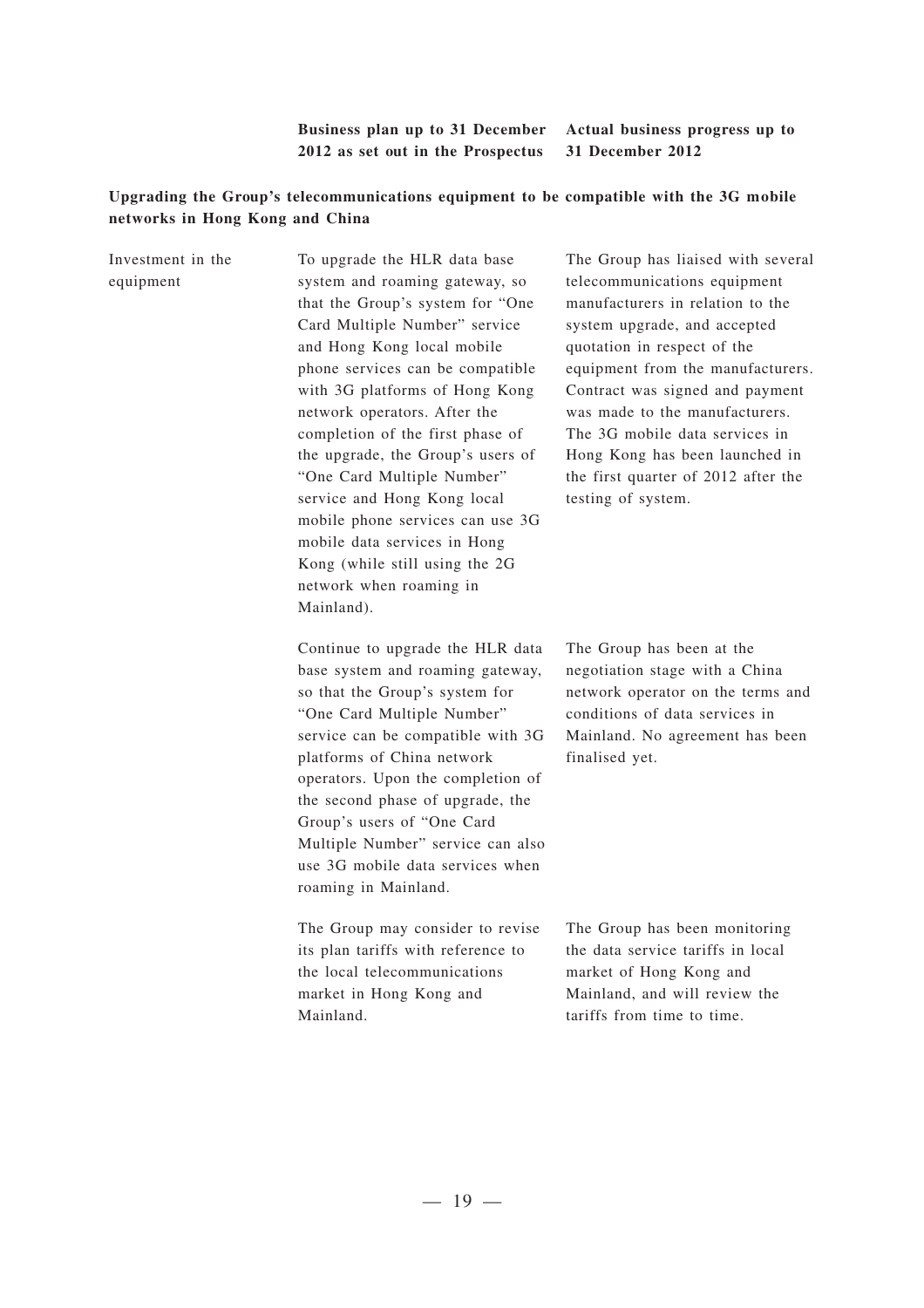| Business plan up to 31 December Actual business progress up to |  |
|----------------------------------------------------------------|--|
| 2012 as set out in the Prospectus 31 December 2012             |  |

### **Introducing RF-SIM to the Group's m obile phone services in Hong Kong and Macau**

| Investment in the<br>equipment                              | Investing in servers and<br>application system in Hong Kong<br>and Macau; and investing in BOSS<br>system and equipment in Hong<br>Kong.                                                                                                                                                                                                                                                      | The Group is at the negotiation<br>stage on the purchase of<br>equipment.                                                                       |
|-------------------------------------------------------------|-----------------------------------------------------------------------------------------------------------------------------------------------------------------------------------------------------------------------------------------------------------------------------------------------------------------------------------------------------------------------------------------------|-------------------------------------------------------------------------------------------------------------------------------------------------|
| Purchase of specialised<br>SIM cards for RF-SIM             | To develop RF-SIM users' base in<br>Hong Kong and Macau by (1)<br>replacing ordinary SIM cards of<br>existing users with RF-SIM cards<br>free of charge or at a preferential<br>price; (2) introducing to new users<br>RF-SIM cards free of charge or at<br>a preferential price or subsidies of<br>usage fee; and $(3)$ promoting to<br>dealers or operators via existing<br>sales channels. | Sample RF-SIM readers were<br>tested with satisfactory results and<br>the Group is at the negotiation<br>stage on the purchase of SIM<br>cards. |
| Purchase of RF-SIM<br>card readers                          | Testing of RF-SIM readers in<br>Hong Kong; purchase of RF-SIM<br>card readers for (1) housing<br>estates and car parks; (2) the<br>delivery of commercial<br>advertisements and coupons; and<br>(3) receiving the coupons<br>(Approximately 80% and 20% of<br>the card readers will be placed in<br>Hong Kong and Macau<br>respectively).                                                     | The Group is at the negotiation<br>stage on the purchase of RF-SIM<br>readers.                                                                  |
| Payment for technical<br>fee for the system<br>installation | Outsourcing costs to install card<br>readers and system testing in<br>shops and/or housing estates<br>and/or car parks in Hong Kong<br>and Macau.                                                                                                                                                                                                                                             | The Group has liaised with several<br>service providers and at the<br>negotiation stage on the service<br>fees.                                 |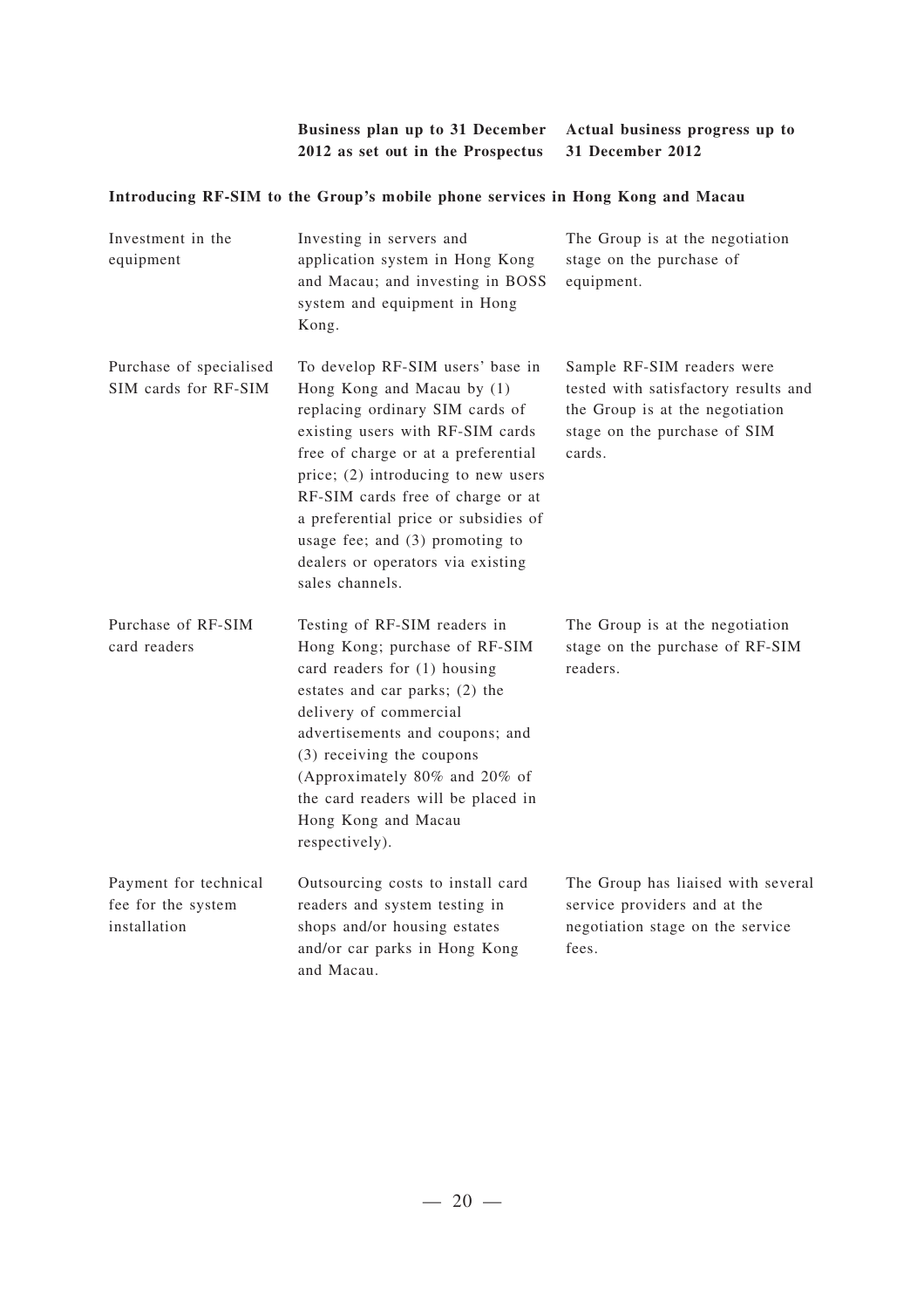|                 | Business plan up to 31 December<br>2012 as set out in the Prospectus                                                               | Actual business progress up to<br>31 December 2012                                                                                                                                                                                                                                                                                     |
|-----------------|------------------------------------------------------------------------------------------------------------------------------------|----------------------------------------------------------------------------------------------------------------------------------------------------------------------------------------------------------------------------------------------------------------------------------------------------------------------------------------|
| Marketing       | To announce the introduction of<br>RF-SIM through promotion<br>campaigns to replace ordinary SIM<br>cards and introduce new users. | The Group is preparing a detailed<br>marketing and promotion plan and<br>it is expected to launch campaigns<br>when RF-SIM cards are ready. The<br>Group is at the negotiation stage<br>with a dealer in transportation and<br>retail industry on the promotion of<br>RF-SIM e-coupon service. No<br>agreement has been finalised yet. |
| Human resources | To hire additional staff to carry<br>out promotion and maintenance.                                                                | The Group is searching for<br>qualified people by itself and<br>through agents. No new staff has<br>been hired yet.                                                                                                                                                                                                                    |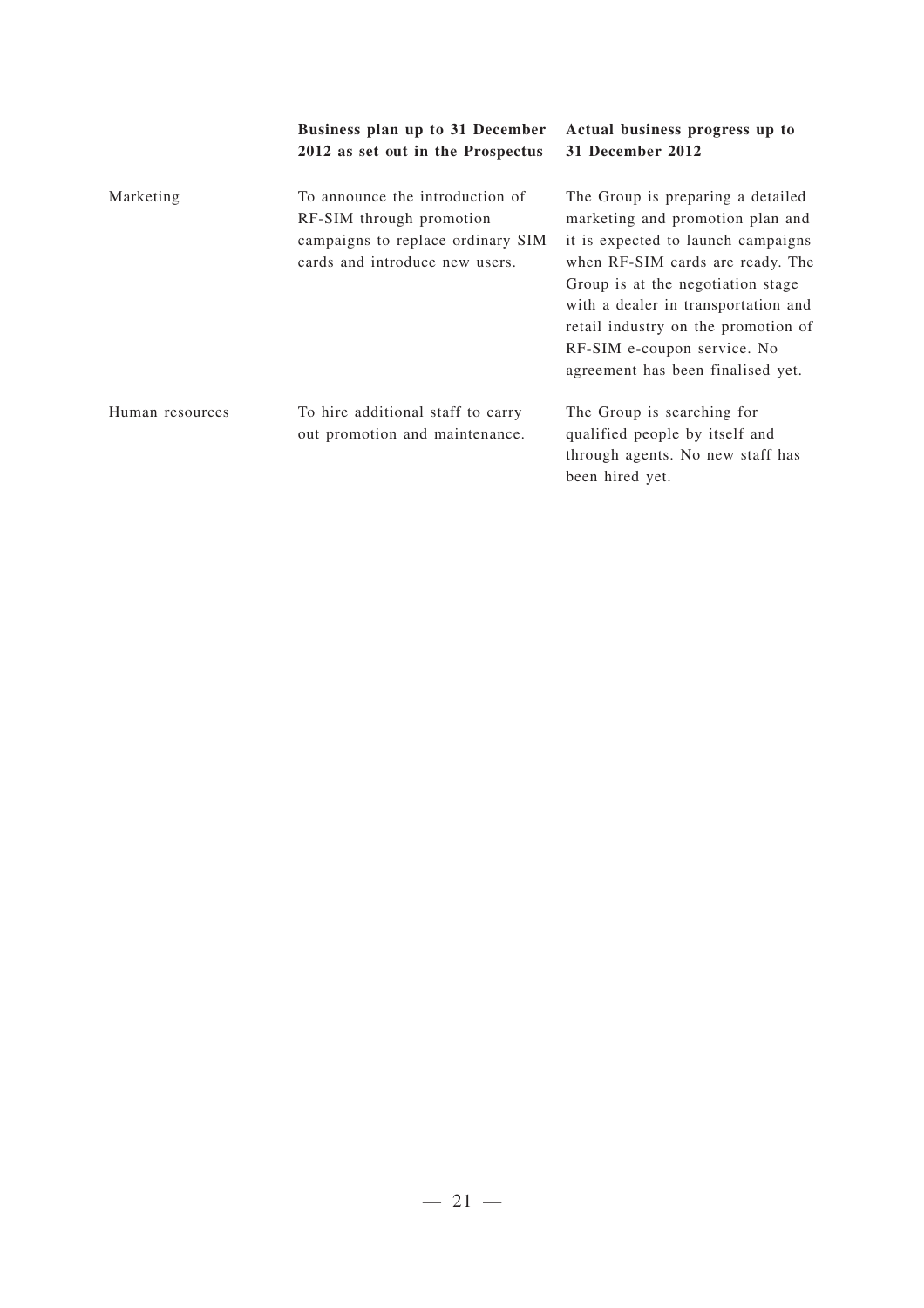#### **USE OF PROCEEDS**

The net proceeds from the Placing were approximately HK\$69.2 million, which was different from the estimated net proceeds of approximately HK\$69.9 million as disclosed in the Company's announcement dated 1 June 2010 and the estimated net proceeds of approximately HK\$49.8 million estimated on the assumption that the placing price would be the mid-point of the stated range as stated in the Prospectus. We intend to adjust the use of proceeds in the same manner and in the same proportion as shown in the Prospectus. As stated in the Prospectus, we plan to expand the business of mobile phone services in other Asia Pacific territories, upgrade the Group's telecommunications equipment to be compatible with the 3G mobile networks in Hong Kong and China and introduce RF-SIM to the Group's mobile phone services in Hong Kong and Macau in the forthcoming future. As at the date of this announcement, we do not anticipate any change to this plan. During the period between 2 June 2010, being the date of Listing, and 31 December 2012, there was no significant amount of usage made out of the net proceeds from the Placing as the Group needed more time to negotiate with suppliers and service providers for better terms. The net proceeds from the issue of new shares from the date of Listing to 31 December 2012 had been applied as follows:

|                                                                                                                                                         | Adjusted use of proceeds in the<br>same manner and proportion<br>as stated in the Prospectus<br>from 20 May 2010, being the<br>latest practicable date as<br>defined in the Prospectus, to<br>31 December 2012<br>HK\$ million | Actual use of proceeds from<br>the date of Listing to<br>31 December 2012<br>HK\$ million |
|---------------------------------------------------------------------------------------------------------------------------------------------------------|--------------------------------------------------------------------------------------------------------------------------------------------------------------------------------------------------------------------------------|-------------------------------------------------------------------------------------------|
| Expansion of mobile phone<br>services in Macau, Taiwan and<br>other Asia Pacific territories<br>- Macau<br>- Taiwan<br>- other Asia Pacific territories | 8.9<br>6.5<br>7.3                                                                                                                                                                                                              | 1.0<br>0.9<br>0.2                                                                         |
|                                                                                                                                                         | 22.7                                                                                                                                                                                                                           | 2.1                                                                                       |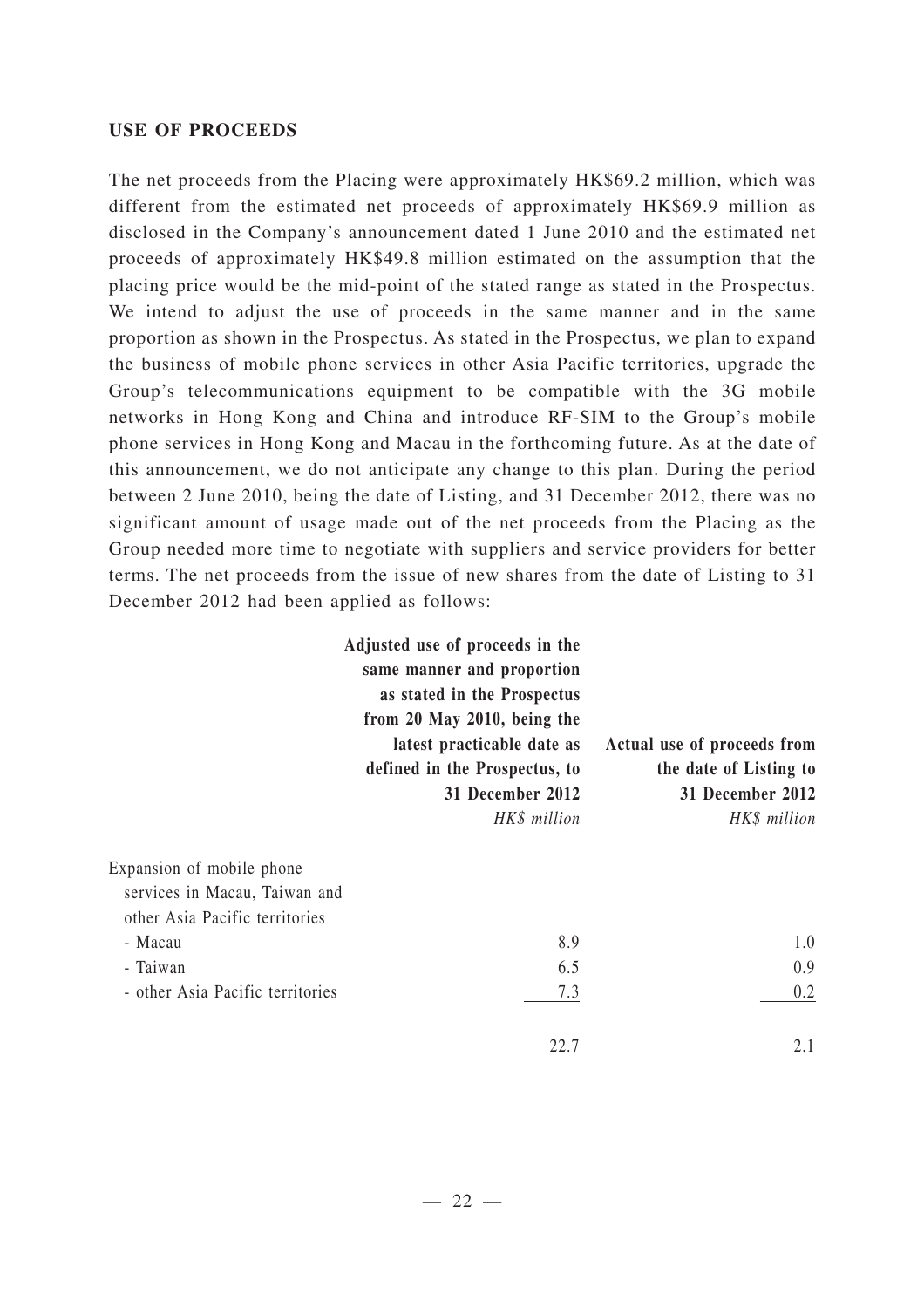|                                                                                                                                                                                | Adjusted use of proceeds in the<br>same manner and proportion<br>as stated in the Prospectus<br>from 20 May 2010, being the<br>latest practicable date as<br>defined in the Prospectus, to<br>31 December 2012<br>HK\$ million | Actual use of proceeds from<br>the date of Listing to<br>31 December 2012<br>HK\$ million |
|--------------------------------------------------------------------------------------------------------------------------------------------------------------------------------|--------------------------------------------------------------------------------------------------------------------------------------------------------------------------------------------------------------------------------|-------------------------------------------------------------------------------------------|
| Upgrading the Group's<br>telecommunications equipment<br>for compatible with the 3G<br>mobile network operated by<br>the Group's service operators<br>in Hong Kong and the PRC | 20.8                                                                                                                                                                                                                           | 4.2                                                                                       |
| Development and<br>implementation of RF-SIM<br>business plans in Hong Kong                                                                                                     |                                                                                                                                                                                                                                |                                                                                           |
| and Macau                                                                                                                                                                      | 18.9                                                                                                                                                                                                                           | 0.1                                                                                       |
| Working capital                                                                                                                                                                | 6.8                                                                                                                                                                                                                            | 4.8                                                                                       |
| Total                                                                                                                                                                          | 69.2                                                                                                                                                                                                                           |                                                                                           |

#### *Notes:*

The business objectives as stated in the Prospectus were based on the best estimation of the future market conditions made by the Group at the time of preparing the Prospectus. The use of proceeds was applied in accordance with the actual development of the market.

- (1) Since the Listing on 2 June 2010, the Group proceeded to commence with its expansion and business development. The remaining proceeds were not fully applied by the end of December 2012 in order for the Group to negotiate with suppliers and service providers for better terms.
- (2) On expansion of mobile phone services in Macau, Taiwan and other Asia Pacific territories, the Company has contracted with and made prepayment to a manufacturer for equipment investment. The Group is at the negotiation stage on the partnership terms with potential partnership MNOs and dealers in Macau and Taiwan and a dealer in Indonesia.
- (3) On upgrading the Group's telecommunications equipment for compatible with the 3G mobile network operated by the Group's service operators in Hong Kong and the PRC, the Company has contracted with and made payment to manufacturers for equipment investment.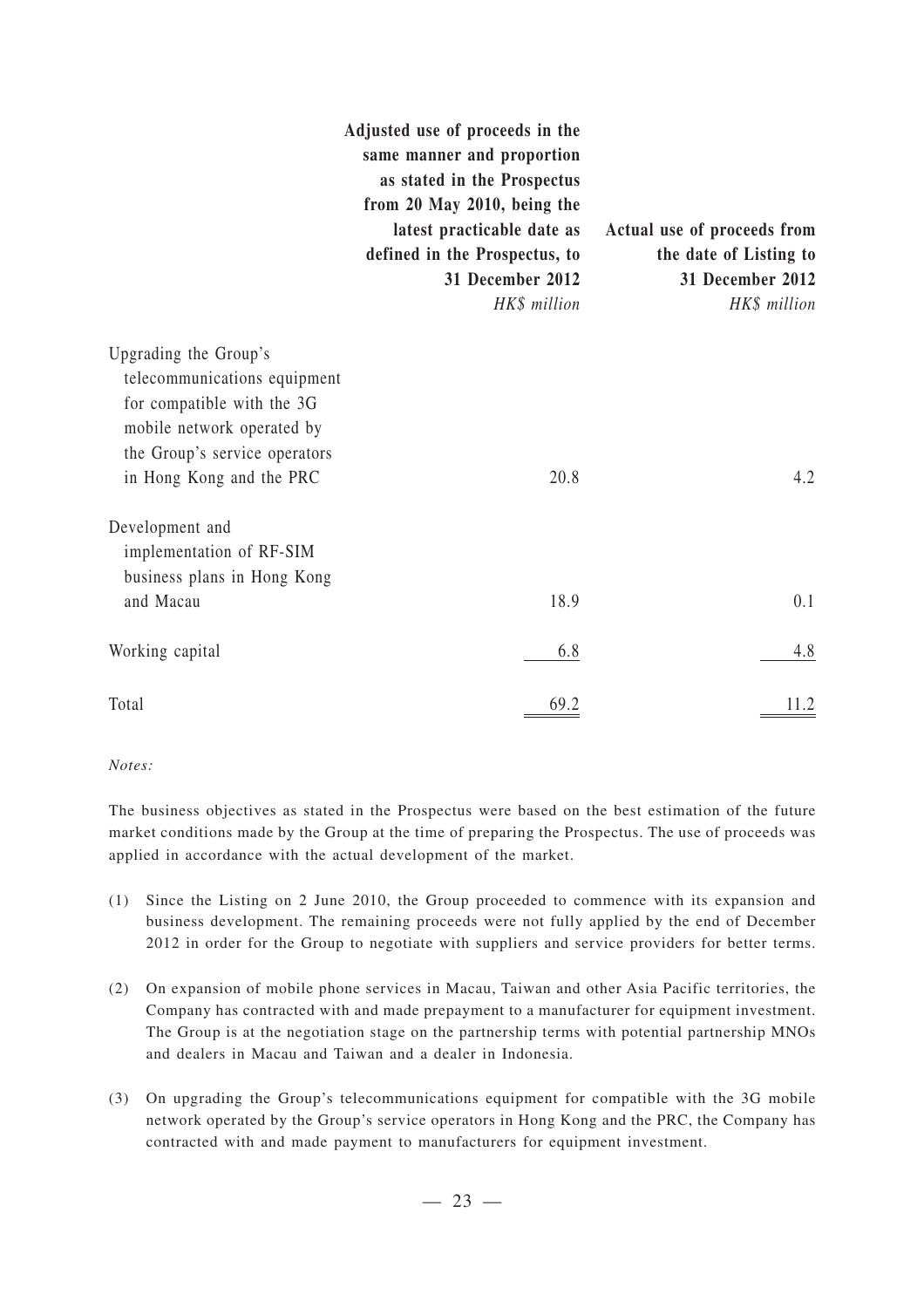- (4) On development and implementation of RF-SIM business plans in Hong Kong and Macau, the Company is at the negotiation stage on the purchase of equipment and SIM cards.
- (5) On expenditure relating to working capital, it mainly consisted of the payment of general and administrative expenses, including staff costs (including directors' remuneration), professional fees and other general operating expenses.
- (6) The unused net proceeds as at 31 December 2012 have been placed as interest bearing deposits in banks in Hong Kong.

## **BUSINESS OUTLOOK**

Despite the intensified competition in the telecommunications market, the Group is prudently optimistic and will respond proactively to the pressure and challenges of this ever-changing market. Going forward in the year of 2013, the Group will continue to seek opportunities in existing business to broaden the Group's customer base and expand the Group's operations by means of strengthening relationship with existing dealers, exploring new qualifying dealers and maintaining its low cost strategy for its marketing activities. Also, the Group will execute its business plan continuously to expand the geographical coverage of mobile phone services provided by the Group through development and expansion of such services in Asia Pacific and the Group will provide a wider variety of value-added services for its users to increase the revenue derived from users' airtime usage through (i) further upgrading the Group's telecommunications equipment to be compatible with the 3G mobile networks operated by the Group's service operators in Hong Kong and the PRC as a MVNO enabling its users to enjoy 3G mobile data services and more value-added data communication services; and (ii) introducing RF-SIM in Hong Kong and Macau, to enhance the Group's overall competitiveness.

## **CAPITAL STRUCTURE**

As at 31 December 2012, the Group had no outstanding loan or borrowing, and the gearing ratio (being ratio of total long term borrowings to equity) was therefore inapplicable. As at 31 December 2012, total equity attributable to equity holders of the Company amounted to approximately HK\$152,622,000 (31 December 2011: approximately HK\$130,492,000), which was primarily attributable to the proceeds from the Placing and earnings.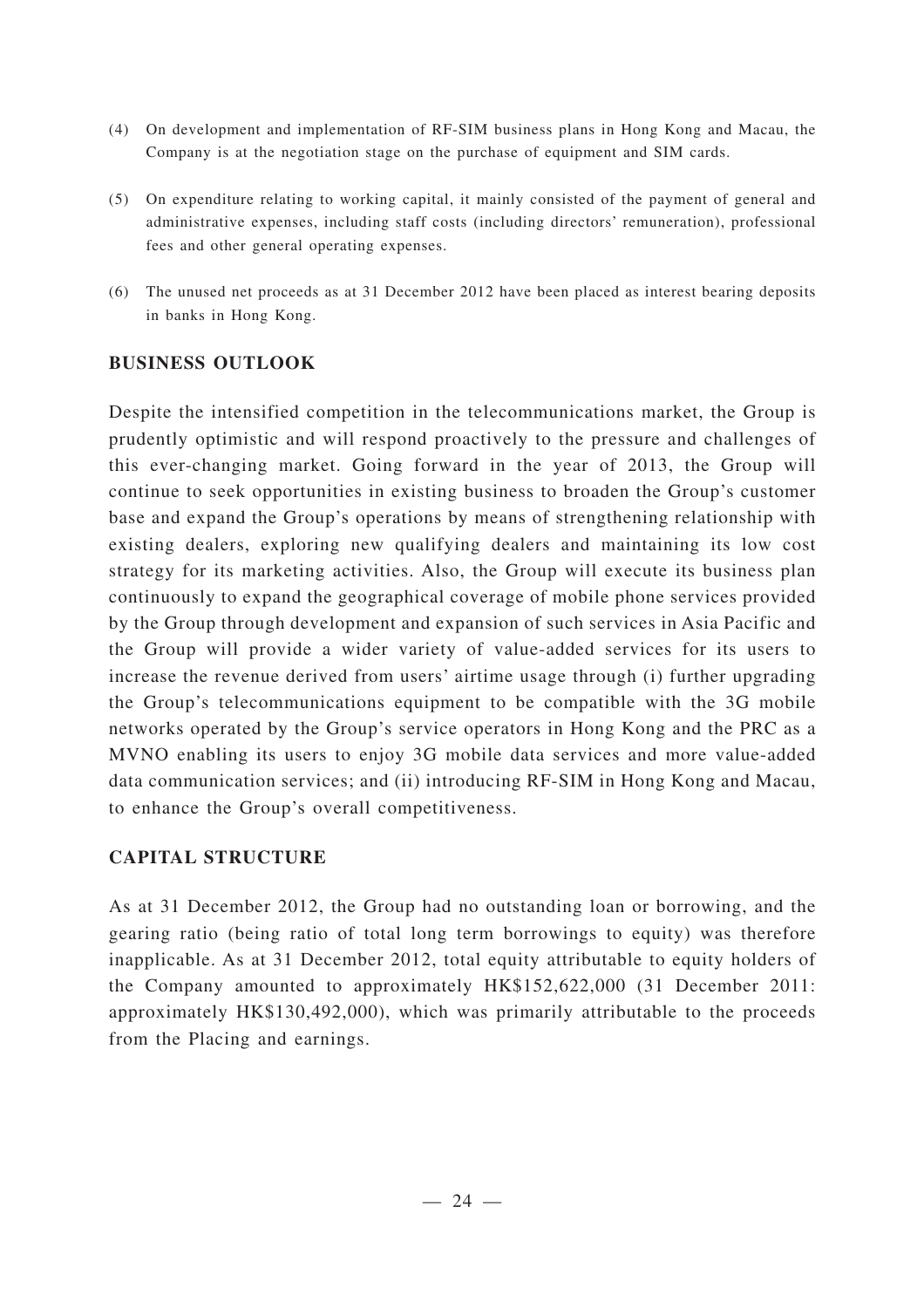## **LIQUIDITY AND FINANCIAL RESOURCES**

The Group normally finances its operations with internally generated cash flows and capital contribution from shareholders. As at 31 December 2012, the Group had net current assets of approximately HK\$145,635,000 (31 December 2011: approximately HK\$125,724,000), including cash and bank balances of approximately HK\$108,858,000 (31 December 2011: approximately HK\$73,797,000). The current ratio was 14.5 as at 31 December 2012, higher than 12.8 as at 31 December 2011.

## **FOREIGN EXCHANGE EXPOSURE**

The Group is exposed to currency risk primarily through sales and purchases which give rise to receivables, payables and cash balances that are denominated in a foreign currency, i.e. a currency other than the functional currency of the operations to which the transactions relate. The currencies giving rise to this risk are primarily Renminbi ("RMB") and United States dollars ("US\$"). The Group currently does not have hedging policy in respect of the foreign currency risk. However, management monitors the related foreign currency risk exposure closely and will consider hedging significant foreign currency risk exposure should the need arise. As at 31 December 2012, the Group did not have any derivatives for hedging against the exchange rate risk.

## **PLEDGE OF ASSETS**

As at 31 December 2012, the Group did not have any pledges on its assets.

## **CONTINGENT LIABILITIES**

Elitel Limited, a wholly owned subsidiary of the Company, has previously failed to register as a non-Hong Kong company within the prescribed time limit under Part XI of the Hong Kong Companies Ordinance, that is, within one month of establishment of the place of business in Hong Kong in November 2002. Elitel Limited has subsequently notified the Companies Registry regarding such matter and rectified the late registration by October 2009.

As at the date of this announcement, there is a possibility that the Companies Registry may still take action against Elitel Limited in relation to the late registration and that Elitel Limited may be subject to a penalty in this respect, though no action has been taken by the Companies Registry against Elitel Limited to date. During the year ended 31 December 2012, no action has been taken against the Group by the Companies Registry in respect of this matter.

The Group did not recognise any provision in respect of the abovementioned issue as the amount of the obligation cannot be measured with sufficient reliability.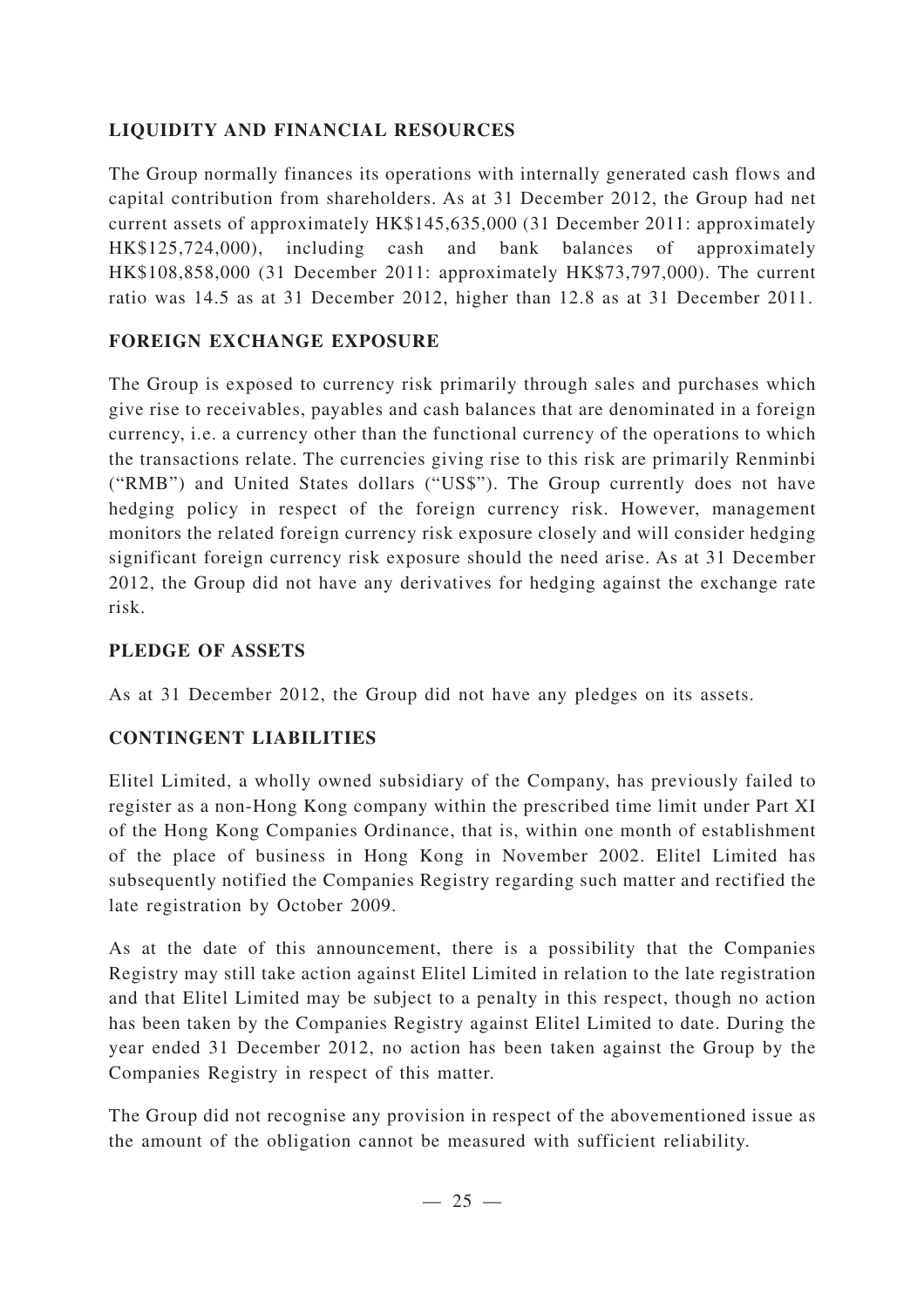### **SIGNIFICANT ACQUISITION, DISPOSAL OR INVESTMENT**

As at 31 December 2012, the Group has no specific acquisition target. The Group did not have any material acquisition and disposals of subsidiaries and affiliated companies, and investment during the year under review.

### **STAFF AND REMUNERATION POLICY**

As at 31 December 2012, the Group had 12 employees (2011: 12 employees). Remuneration is determined with reference to market terms and the performance, qualification and experience of individual employee. Year-end bonus based on individual performance will be paid to employees as recognition of and reward for their contributions. Other benefits include medical insurance, share option scheme and contributions to statutory mandatory provident fund scheme to its employees in Hong Kong.

### **DIVIDENDS**

The Board does not recommend the payment of a final dividend for the year ended 31 December 2012 (2011: Nil).

### **CLOSURE OF REGISTER OF MEMBERS**

The register of members will be closed from 8 May 2013 to 10 May 2013, both days inclusive. In order to ascertain the members' entitlement to the attendance of the forthcoming annual general meeting of the Company, all share transfers documents accompanied by the relevant share certificates must be lodged with the Company's branch share registrar and transfer office in Hong Kong, namely Tricor Investor Services Limited at 26/F Tesbury Centre, 28 Queen's Road East, Wanchai, Hong Kong not later than 4:30 p.m. on 7 May 2013.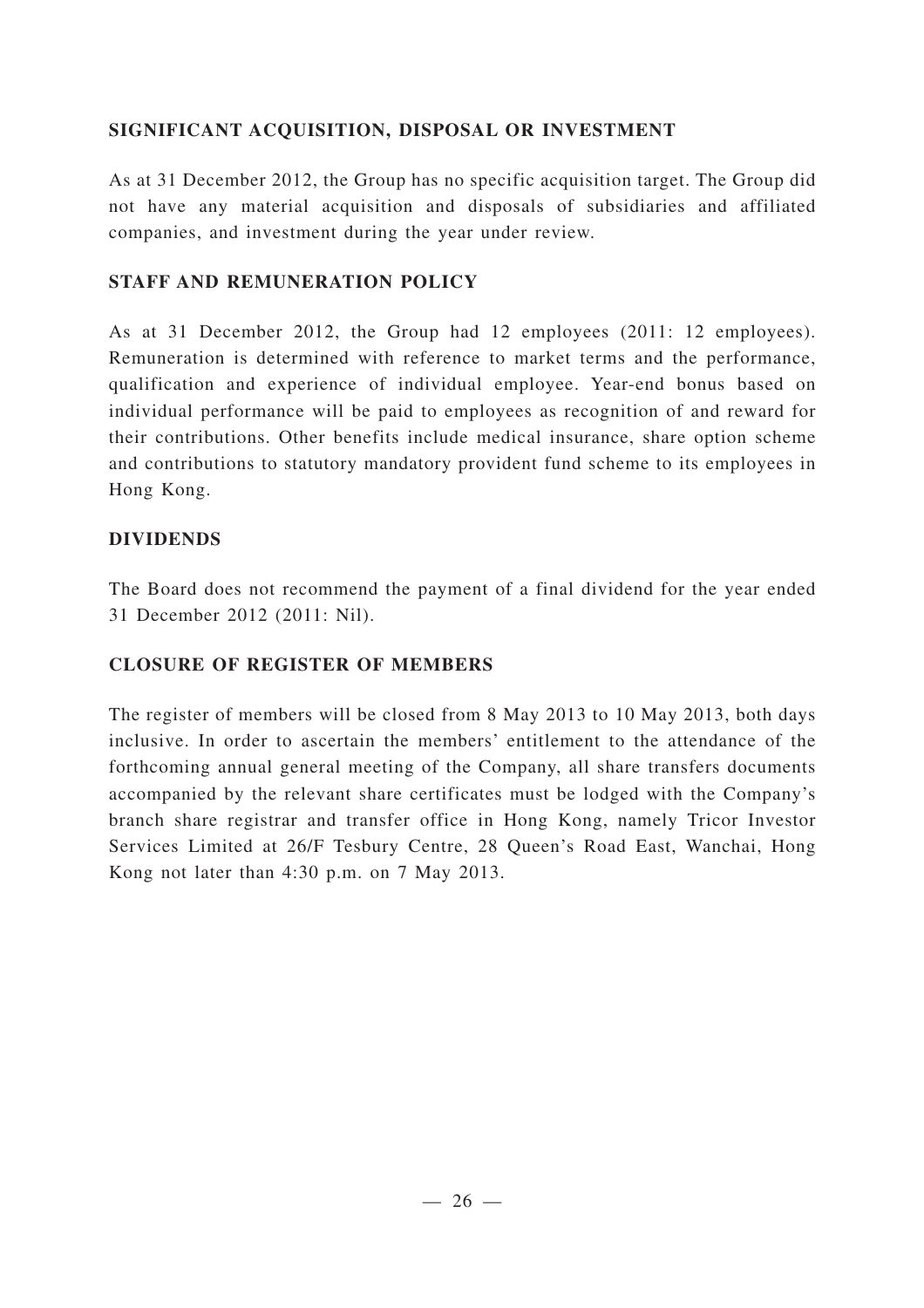### **DIRECTORS' RIGHT TO ACQUIRE SHARES OR DEBENTURES**

Save as disclosed in this announcement, during the year ended 31 December 2012, there was no rights to acquire benefits by means of the acquisition of shares in or debentures of the Company or of any other body corporate granted to any Directors or their respective spouse or children under 18 years of age, or were any such rights exercised by them; or was the Company, its holding company or any of its subsidiaries a party to any arrangements to enable the Directors, their respective spouse or children under 18 years of age to acquire such rights in the Company or any other body corporate.

## **SHARE OPTION SCHEME**

The Company has conditionally adopted the share option scheme in the written resolutions of the shareholders of the Company passed on 20 May 2010 (the "Share Option Scheme").

The Share Option Scheme became unconditional after the listing of the Company's shares on GEM on 2 June 2010. The Company did not grant or cancel any options under the Share Option Scheme any time during the year, and as at 31 December 2012, there was no outstanding share option under the Share Option Scheme.

## **CODE ON CORPORATE GOVERNANCE PRACTICES**

In the opinion of the Directors, the Company has complied with all the code provisions as set out in the Code on Corporate Governance Practices (effective until 31 March 2012) during the period from 1 January 2012 to 31 March 2012 and the Corporate Governance Code and Corporate Governance Report (efffective from 1 April 2012) during the period from 1 April 2012 to 31 December 2012 (collectively the "CG code") contained in Appendix 15 to the GEM Listing Rules for the year ended 31 December 2012.

## **CODE OF CONDUCT REGARDING SECURITIES TRANSACTIONS BY DIRECTORS**

The Company has adopted the required standard of dealings as set out in Rules 5.48 to 5.67 of the GEM Listing Rules as the code of conduct regarding the directors' securities transactions in securities of the Company. Having made specific enquiry of all Directors, the Directors have confirmed that they have complied with the required standard of dealings as set out in the adopted code of conduct regarding directors' securities transactions.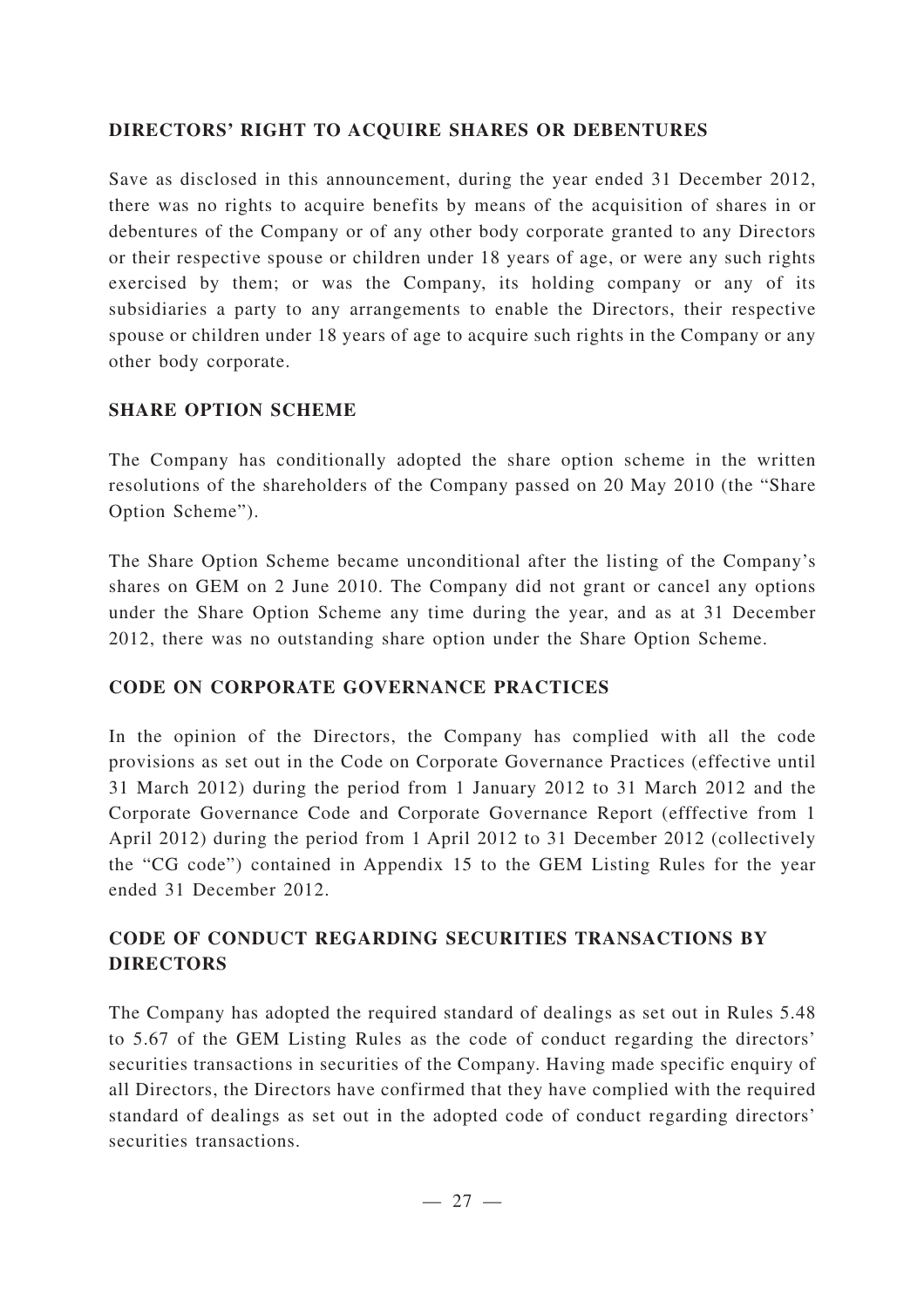### **PURCHASE, SALE OR REDEMPTION OF THE COMPANY'S SHARES**

During the year ended 31 December 2012, neither the Company nor any of its subsidiaries has purchased, sold or redeemed any share of the Company.

#### **COMPETING INTERESTS**

During the year ended 31 December 2012, save as disclosed below, none of the Directors or controlling shareholders of the Company nor their respective associates is considered to have interests in a business that competes or is likely to compete, either directly or indirectly, with the businesses of the Group other than those businesses where the Directors have been appointed or were appointed as directors to represent the interests of the Company and/or the Group.

Directel Limited, a company incorporated in the Cayman Islands, is held as to 50% and 50% by Mr. Li Kin Shing, a non- executive Director, the chairman of the Company, a controlling shareholder and a substantial shareholder of the Company, and Ms. Kwok King Wa, a controlling shareholder and a substantial shareholder of the Company and the spouse of Mr. Li Kin Shing, respectively. According to the GEM Listing Rules, Directel Limited is an associate of Mr. Li Kin Shing and Ms. Kwok King Wa and thus a connected person.

Directel Limited is the legal and beneficial owner of the RF-SIM intellectual property rights in Hong Kong and Macau. Further, Directel Limited is the licensee of the operation rights of RF-SIM in markets other than the PRC in addition to its owned RF-SIM intellectual property rights in Hong Kong and Macau and it has the right to grant licences of the operation rights of RF-SIM intellectual property rights to others in markets other than the PRC. There is a risk that such services provided by Directel Limited may compete with the services provided by the Group as Directel Limited is expected to grant licences of the operation rights of RF-SIM intellectual property rights in other regions in the future.

International Elite Ltd. ("IEL") is a company incorporated in the Cayman Islands and a listed company on the Main Board of the Stock Exchange with Mr. Li Kin Shing and Ms. Kwok King Wa as controlling shareholders. According to the GEM Listing Rules, IEL is an associate of Mr. Li Kin Shing and Ms. Kwok King Wa and thus a connected person. Sunward Telecom Limited ("Sunward Telecom") and its wholly-owned subsidiaries (collectively, the "Sunward Group") are wholly-owned subsidiaries of IEL. The Sunward Group, as a whole, is principally engaged in (i) the research and development, production and sales of RF-SIM products; and (ii) licensing of the RF-SIM operations rights in markets other than Hong Kong and Macau.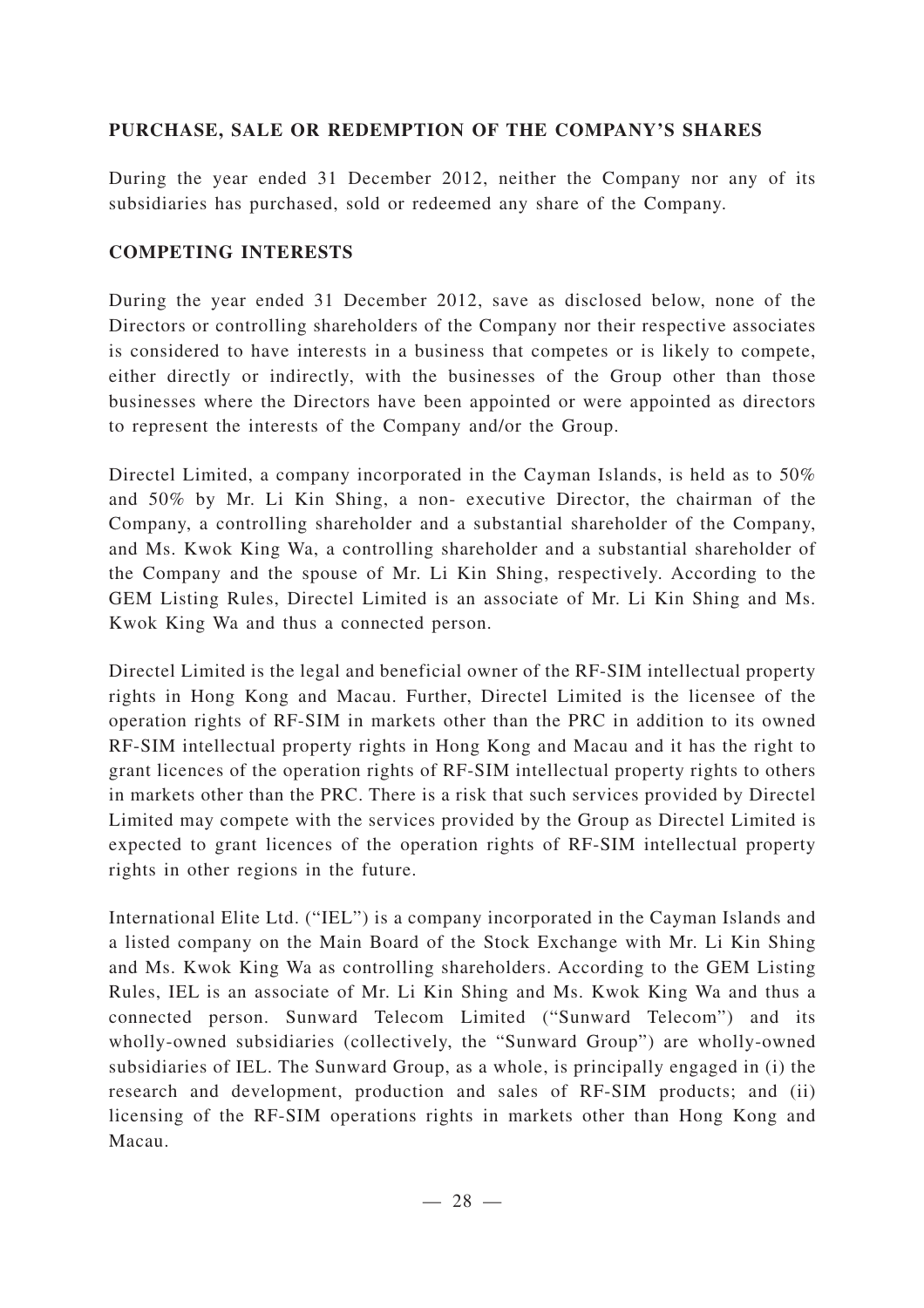The Directors confirm that as China-Hongkong Telecom Limited, a wholly-owned subsidiary of the Company, has obtained the exclusive licence of the operation rights of RF-SIM intellectual property rights in Hong Kong and Macau and since the services provided by the Group are mainly in Hong Kong and Macau, there will be no direct competition between the services provided by Directel Limited, which are in territories other than the PRC, Hong Kong and Macau. There will also be no direct competition between the services provided by IEL, which its strategy is to concentrate on the application of the RF-SIM intellectual property rights in the PRC. Nevertheless, Mr. Li Kin Shing, Ms. Kwok King Wa and Directel Limited (as Covenantors) executed a deed of non-competition undertaking in favour of the Company on 24 May 2010 pursuant to which the Covenantors have undertaken to the Company inter alia, that (i) the Covenantors shall not, directly or indirectly, engage in, invest in, participate in, or attempt to participate in, whether on his/her/its own account or with each other or in conjunction with or on behalf of any person or company, any business which will or may compete with the RF-SIM business of the Group in Hong Kong and Macau; and (ii) in the event the Covenantors or their associates were given any business opportunities that is or may involve in direct or indirect competition with the business of the Group, the Covenantors shall assist the Company in obtaining such business opportunities in the terms being offered to the Covenantors, or more favourable terms being acceptable to the Company.

## **INTEREST OF COMPLIANCE ADVISER**

As at 31 December 2012, as notified by the Company's compliance adviser, Guotai Junan Capital Limited ("Compliance Adviser"), except for the agreement entered into between the Company and the Compliance Adviser dated 28 May 2010, neither the Compliance Adviser nor its directors, employees or associates had any interests as notified to the Group pursuant to Rule 6A.32 of the GEM Listing Rules and all Directors and controlling shareholders and their respective associates as referred to in Rule 11.04 of the GEM Listing Rules.

## **AUDIT COMMITTEE**

The Company has established an audit committee ("Audit Committee") on 20 May 2010 with written terms of reference in compliance with the GEM Listing Rules. The Audit Committee consists of the three independent non-executive Directors, namely, Ms. Lee Man Yee, Maggie, Mr. Chen Xue Dao and Mr. Chu, Howard Ho Hwa. Ms. Lee Man Yee, Maggie is the chairman of the Audit Committee.